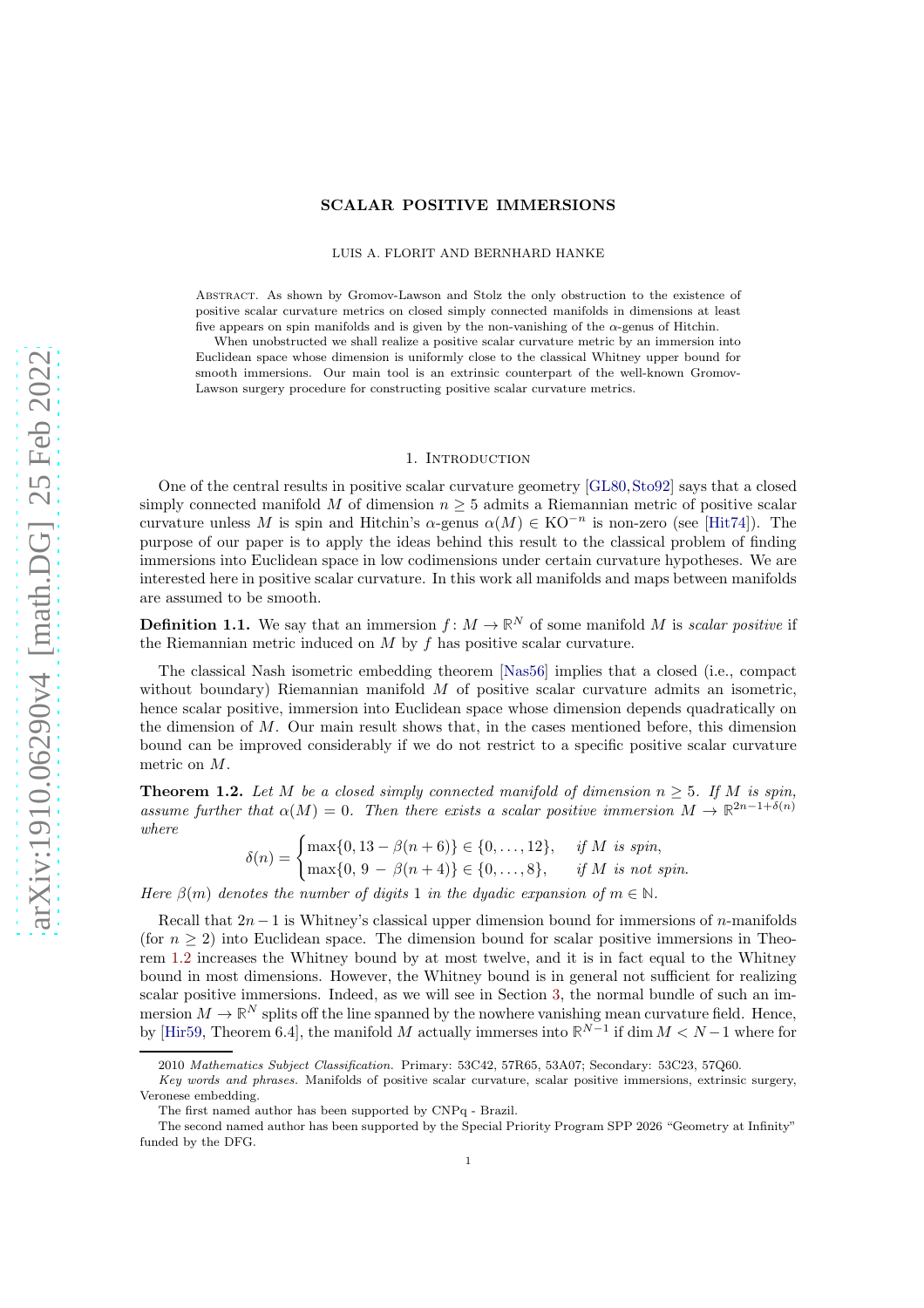non-compact connected M the assumption dim  $M < N - 1$  can be dropped by [\[Hir61,](#page-15-5) Theorem 4.7.]. This observation is illustrated by the following example.

**Example 1.3.** On the one hand, according to Theorem [1.2,](#page-0-0) for  $m \geq 3$  the complex projective space  $\mathbb{C}P^m$  admits a scalar positive immersion into  $\mathbb{R}^{4m+11}$ . For  $m \geq 5$  this improves the embedding dimension  $m^2 + 2m$  of the isometric Veronese embedding of  $\mathbb{C}P^m$  with the Fubini-Study metric, which is of positive scalar curvature. On the other hand, for  $\ell \geq 1$  and  $m = 2^{\ell}$  the manifold  $\mathbb{C}P^m$ does not immerse into **R** <sup>4</sup>m−<sup>2</sup> by [\[SS63,](#page-15-6) Theorem 4]. Hence it does not admit a scalar positive immersion into **R** 4m−1 , and the Whitney bound is not sufficient for realizing a scalar positive immersion.

These considerations lead us to the following interesting open problem.

Question 1.4. Let M be a closed manifold admitting both a positive scalar curvature metric and an immersion  $M \to \mathbb{R}^N$ . Does M admit a scalar positive immersion  $M \to \mathbb{R}^{N+1}$ ?

<span id="page-1-3"></span>Remark 1.5. The corresponding question for non-compact connected manifolds has an affirmative answer due to Gromov's h-principle; see Proposition [3.5](#page-7-0) below. In combination with [\[Hir61,](#page-15-5) Theorem 4.7.], this implies that a non-compact connected parallelizable manifold M of dimension  $n \geq 2$  admits a scalar positive immersion into  $\mathbb{R}^{n+1}$ , but clearly not into  $\mathbb{R}^n$ .

The main ingredient of our proof of Theorem [1.2](#page-0-0) is the following extrinsic version of the surgery result proved independently by Gromov-Lawson [\[GL80\]](#page-15-0) and Schoen-Yau [\[SY79\]](#page-15-7).

<span id="page-1-1"></span>**Theorem 1.6.** Let  $f: M \to \mathbb{R}^N$  be a scalar positive immersion with  $n = \dim M$ . Assume that  $\hat{M}$  is obtained from M by a surgery along an embedded sphere  $S^d \subset M$  of codimension  $n - d \geq 3$ . If  $N \geq n + d + 2$ , then there exists a scalar positive immersion  $\hat{f} \colon \hat{M} \to \mathbb{R}^N$ . Furthermore, the immersion  $\hat{f}$  may be assumed to coincide with  $f$  outside an arbitrarily small neighborhood of  $S^d$ in M.

Our paper is organized as follows. In Section [2](#page-1-0) we construct scalar positive immersions of total spaces of fibre bundles whose fibres are equipped with positive scalar curvature metrics. This uses a variation of the well-known fibrewise shrinking process in Riemannian submersions with scalar positive fibres. Example [2.7](#page-3-0) provides scalar positive immersions of total spaces of  $\mathbb{C}P^2$ -bundles and  $HP<sup>2</sup>$ -bundles from which the scalar positive immersions in Theorem [1.2](#page-0-0) will ultimately be constructed by extrinsic surgeries in codimensions at least 3. In Sections [3](#page-4-0) and [4,](#page-7-1) which form the technical core of our paper, we study the two types of local deformations near closed embedded submanifolds that are required for the extrinsic surgery process in Theorem [1.6.](#page-1-1) At first, we use the local flexibility lemma proved by Bär and the second named author [\[BH\]](#page-14-0) to bring a given scalar positive immersion into a particularly convenient form around a submanifold; see Proposition [3.4.](#page-6-0) Then, in Proposition [4.12](#page-11-0) we construct the appropriate bending profiles required for the extrinsic surgery. After these preparations the proofs of Theorems [1.6](#page-1-1) and [1.2](#page-0-0) are completed in Section [5](#page-13-0)

Acknowledgments: The second named author is grateful to IMPA, Rio de Janeiro, and to the Courant Center (NYU), New York, for their hospitality when parts of this research were carried out. Also he wishes to thank Misha Gromov for a number of stimulating remarks.

# 2. Scalar positive immersions via normal bundle scaling

<span id="page-1-0"></span>In this section we obtain scalar positive immersions of total spaces of fibre bundles from which the manifolds  $M$  in Theorem [1.2](#page-0-0) can be obtained by extrinsic surgeries in codimensions at least 3.

Let us begin by establishing the basic setup.

<span id="page-1-2"></span>**Setting 2.1.** Let B be a compact  $\ell$ -dimensional manifold, possibly with boundary, and let  $E \to B$ be a Euclidean vector bundle of rank m. Furthermore, let  $X \subset \mathbb{R}^m$  be a closed (i.e., compact embedded without boundary) submanifold and  $V \to B$  be a sub-fibre bundle of  $E \to B$  with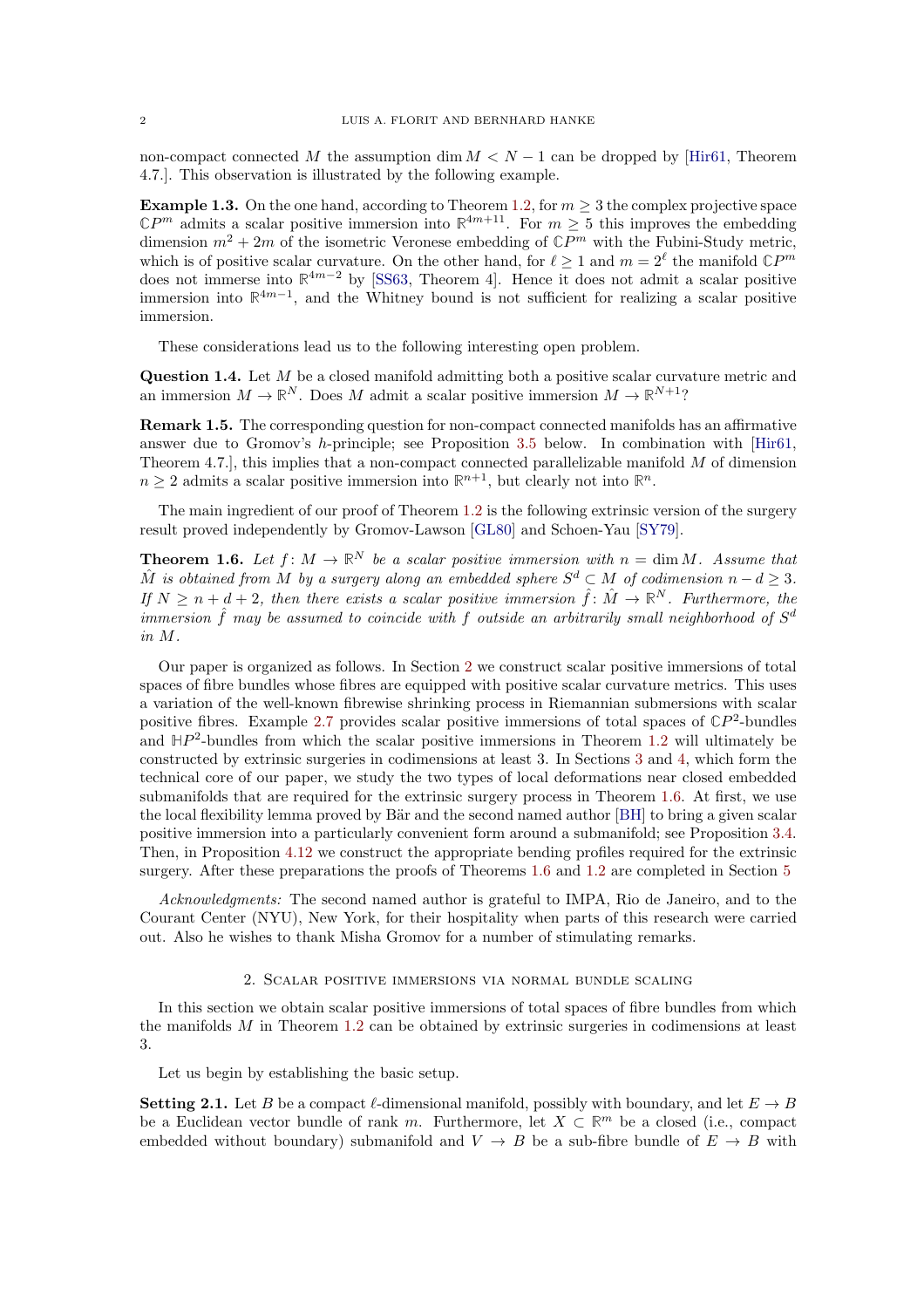fibre  $X$  such that around each point in  $B$  there exists an orthogonal vector bundle trivialization  $\Psi: E|_U \stackrel{\cong}{\to} U \times \mathbb{R}^m$  satisfying

<span id="page-2-0"></span>(1) 
$$
\Psi(V \cap E|_U) = U \times X \subset U \times \mathbb{R}^m.
$$

In particular, the structure group of  $V \to B$  reduces to the isometry group of the induced Riemannian metric on  $X \subset \mathbb{R}^m$ , which we denote by h.

<span id="page-2-4"></span>**Definition 2.2.** Let q be a Riemannian metric on an open neighborhood of the zero section  $B = B \times 0 \subset E$ . We say that q is *compatible* with the Euclidean structure of  $E \to B$  if there is an orthogonal decomposition

$$
(2) \t\t g|_{B\times 0} = g_B \oplus \langle \cdot, \cdot \rangle_E
$$

where  $g_B$  is the metric on B induced by g, and  $\langle \cdot, \cdot \rangle_E$  is the given bundle metric on E considered as a subbundle of  $TE|_B$ .

<span id="page-2-1"></span>For  $\lambda > 0$  we denote by  $\lambda V \subset E$  the image of the fibrewise dilation of V by the factor  $\lambda$ .

<span id="page-2-3"></span>**Proposition 2.3.** Let g be a Riemannian metric on E which is compatible with the Euclidean structure of E. If  $\text{scal}_h > 0$ , then there exists  $\lambda_0 > 0$  such that for all  $0 < \lambda \leq \lambda_0$  the induced metric on  $\lambda V \subset (E, g)$  has positive scalar curvature.

*Proof.* Without loss of generality we can assume that  $X \subset \mathbb{R}^m$  is contained in the closed unit ball  $D_1^m \subset \mathbb{R}^m$ . Consider a compact subset  $K \subset B$  contained in an open subset  $K \subset U \subset B$  which admits an orthogonal vector bundle trivialization  $\Psi: E|_U \stackrel{\cong}{\to} U \times \mathbb{R}^m$  satisfying [\(1\)](#page-2-0) and a local manifold chart  $\phi: U \to \phi(U) \subset \mathbb{R}^{\ell}$ . Setting  $n = \ell + m$ , we obtain a manifold chart

$$
\Phi: E|_U \stackrel{\Psi}{\cong} U \times \mathbb{R}^m \stackrel{\phi \times \mathrm{id}}{\approx} \phi(U) \times \mathbb{R}^m \subset \mathbb{R}^n.
$$

Fix standard coordinates  $(x^1, \ldots, x^{\ell})$  and  $(x^{\ell+1}, \ldots, x^n)$  on  $\mathbb{R}^{\ell}$  and  $\mathbb{R}^m$ . With respect to the local manifold chart  $\Phi$  the metric g has smooth components  $g_{ij} = g\left(\frac{\partial}{\partial x^i}, \frac{\partial}{\partial x^j}\right) : \phi(U) \times \mathbb{R}^m \to \mathbb{R}$  for  $1\leq i,j\leq n$ .

For  $\lambda > 0$  we now consider the metrics  $g_{\lambda}$  and  $\tilde{g}_{\lambda}$  on  $\frac{1}{\lambda}\phi(U) \times \mathbb{R}^m$  given by

(3) 
$$
g_{\lambda}(x) := \sum_{i,j} g_{ij}(\lambda x^1, \dots, \lambda x^n) dx^i dx^j, \quad \tilde{g}_{\lambda}(x) := \sum_{i,j} g_{ij}(\lambda x^1, \dots, \lambda x^\ell, 0, \dots, 0) dx^i dx^j.
$$

We have an isometry

$$
\left(\frac{1}{\lambda}\phi(U)\times\mathbb{R}^m,g_\lambda\right)\stackrel{\alpha}{\approx}\left(E|_U,\frac{1}{\lambda^2}g\right),\qquad\alpha(x,y):=\Phi^{-1}(\lambda x,\lambda y).
$$

By  $(2)$  and since  $\Psi$  is an orthogonal bundle trivialization, we furthermore obtain an isometry

$$
\left(\frac{1}{\lambda}\phi(U)\times\mathbb{R}^m,\tilde{g}_{\lambda}\right)\stackrel{\beta}{\approx}\left(U\times\mathbb{R}^m,\frac{1}{\lambda^2}g_B\oplus g_{\text{eucl.}}\right),\qquad \beta(x,y):=\left(\phi^{-1}(\lambda x),y\right).
$$

Each mixed partial derivative of  $g_{ij}$ :  $\phi(U) \times \mathbb{R}^m \to \mathbb{R}$  for  $1 \leq i, j \leq n$  is uniformly norm bounded over the compact set  $\phi(K) \times D_1^m$  and hence the chain rule shows that

(4) 
$$
\lim_{\lambda \to 0} \|g_{\lambda} - \tilde{g}_{\lambda}\|_{C_{\lambda}^2} = 0
$$

where  $C^2_\lambda$  denotes the maximum  $C^2$ -norm over  $\frac{1}{\lambda}\phi(K)\times D_1^m$  of smooth sections of  $T^*V_\lambda\otimes T^*V_\lambda\to$  $V_{\lambda}$  for  $V_{\lambda} := \frac{1}{\lambda} \phi(U) \times \mathbb{R}^m$  and with respect to the frame  $dx^{i} dx^{j}$ . Using that

<span id="page-2-2"></span>
$$
\lim_{\lambda \to 0} \| \operatorname{scal}_{\frac{1}{\lambda^2} g_B} \|_{C^0(B)} = 0,
$$

the compactness of X and  $\operatorname{scal}_h > 0$ , we conclude with [\(4\)](#page-2-2) and the isometry  $\beta$  that there exists  $0 < \lambda_0 \leq 1$  such that for all  $0 < \lambda \leq \lambda_0$  the metric  $g_\lambda$  induces a metric on  $\frac{1}{\lambda}\phi(U) \times X$  which is of positive scalar curvature on  $\frac{1}{\lambda}\phi(K) \times X$ . Using the isometry  $\alpha$  this shows that for all  $0 < \lambda \leq \lambda_0$ the metric  $\frac{1}{\lambda^2}g$ , and hence also g, induce metrics on  $\lambda V$  which are of positive scalar curvature on  $\lambda V|_K$ .

Since the compact manifold  $B$  can be covered by finitely many such compact subsets  $K$ , the assertion of Proposition [2.3](#page-2-3) follows.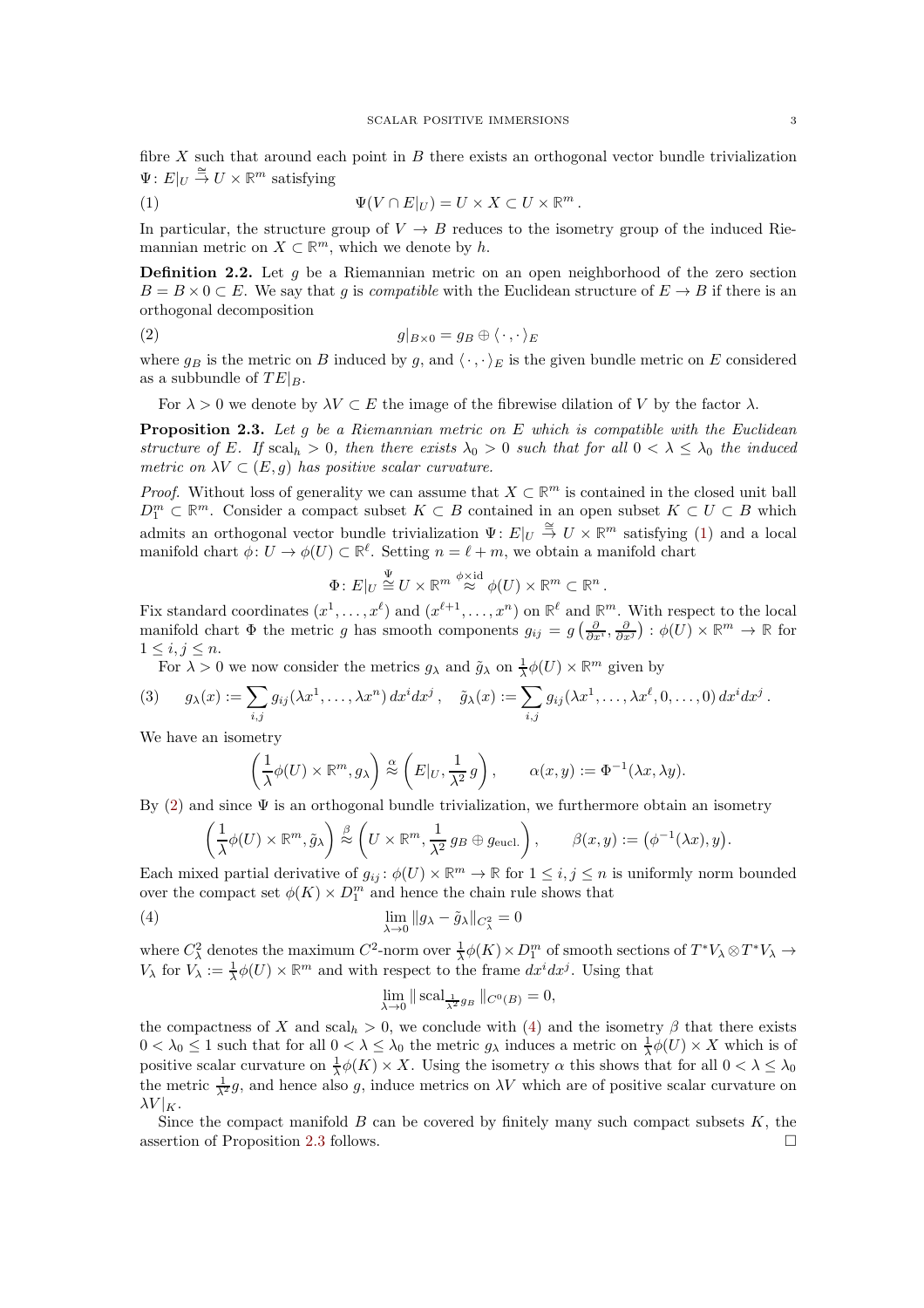Given an immersion  $f: M \to \mathbb{R}^N$ , we denote by  $\nu_f$  its normal bundle, whereas the normal bundle of an embedded submanifold  $S \subset M$  will be denoted  $\nu_S^M$ .

Example 2.4. Let M be a Riemannian manifold, let  $S \subset M$  be a closed submanifold of codimension at least 3 and let  $\rho_0 > 0$  such that the normal exponential map  $\exp^{\perp} : \nu_S^M \to M$  restricts to a diffeomorphism  $\{|\eta| < \rho_0\} \approx U_{\rho_0}(S)$  of the open  $\rho_0$ -disc bundle in  $\nu_S^M$  to the open  $\rho_0$ -neighborhood of S in M. Since  $\exp^{\perp}$  induces a metric on  $\{|\eta| < \rho_0\} \subset \nu_S^M$  which is compatible with the Euclidean structure of  $\nu_S^M \to S$  in the sense of Definition [2.2,](#page-2-4) Proposition [2.3](#page-2-3) implies that there exists  $0 < \rho < \rho_0$  such that for all  $0 < \rho' \le \rho$  the induced metric on the normal spherical  $\rho'$ -tube  $\exp^{\perp}(\{|\eta| = \rho'\}) \subset M$  around S has positive scalar curvature.

This statement also appears at the beginning of the proof of [\[GL80,](#page-15-0) Lemma 2] for trivial  $\nu_S^M$ . Our proof of Proposition [2.3](#page-2-3) elaborates on the argument there.

We will now apply Proposition [2.3](#page-2-3) to construct scalar-positive immersions of certain sub-fibre bundles of Euclidean vector bundles.

<span id="page-3-1"></span>**Lemma 2.5.** Let  $E_1, E_2 \rightarrow B$  be Euclidean vector bundles and let  $\psi: E_1 \rightarrow E_2$  be an injective vector bundle homomorphism. Then  $\psi$  can be deformed through injective vector bundle homomorphisms into a fibrewise isometric vector bundle homomorphism  $\psi' : E_1 \to E_2$ .

*Proof.* Let  $r_1 \leq r_2$  be the ranks of  $E_1$  and  $E_2$ , let  $\text{Inj}(r_1, r_2) \subset \mathbb{R}^{r_2 \times r_1}$  denote the space of matrices of maximal possible rank  $r_1$  and let  $\text{Iso}(r_1, r_2) \subset \text{Inj}(r_1, r_2)$  denote the subspace of matrices whose columns form an orthonormal family of vectors in  $\mathbb{R}^{r_2}$ . The inclusion  $\text{Iso}(r_1, r_2) \subset \text{Inj}(r_1, r_2)$  is a strong deformation retract by the Gram-Schmidt process. Hence the required deformation can be constructed inductively over a cellular decomposition of B by standard obstruction theory.  $\square$ 

<span id="page-3-2"></span>**Proposition 2.6** (Normal bundle scaling). In Setting [2.1](#page-1-2) suppose furthermore that  $\text{scal}_h > 0$ and that there exists an immersion  $F: E \to \mathbb{R}^N$ . Then there exists a scalar positive immersion  $f\colon V\to\mathbb{R}^N$ .

Proof. Consider the immersion  $\phi := F|_B : B \to \mathbb{R}^N$  and let  $\tau : B \times \mathbb{R}^N \to \nu_\phi$  be the fibrewise orthogonal projection onto the normal bundle of  $\phi$ , considered as a subbundle of the trivial bundle  $B \times \mathbb{R}^N \to B$ . Since F is an immersion we obtain an injective vector bundle homomorphism  $\psi: E \to \nu_\phi$  which over  $q \in B$  is given by  $\psi_q: E_q \xrightarrow{d_q F} \mathbb{R}^N \xrightarrow{\tau_q} (\nu_\phi)_q$ . By Lemma [2.5](#page-3-1) we can deform  $\psi$  into a fibrewise isometric vector bundle homomorphism  $\psi' : E \to \nu_{\phi}$ .

Next choose  $\rho_0 > 0$  such that  $\chi: \nu_{\phi} \to \mathbb{R}^N$ ,  $\chi(q, \zeta) := \phi(q) + \zeta$ , restricts to an immersion  $\{|\eta| < \rho_0\} \to \mathbb{R}^N$ . Since  $\psi'$  is fibrewise isometric the metric on  $\{|\eta| < \rho_0\} \subset E$  induced by  $\chi \circ \psi'$ is compatible with the Euclidean structure on  $E \to B$ .

By Proposition [2.3](#page-2-3) we find  $\lambda > 0$  with  $\lambda V \subset {\vert \eta \vert < \rho_0}$   $\subset E$  and such that the composition  $f: V \longrightarrow \lambda V \stackrel{\chi \circ \psi'}{\longrightarrow} \mathbb{R}^N$  is a scalar positive immersion.

<span id="page-3-0"></span>**Example 2.7.** Let B be a closed  $\ell$ -dimensional manifold and let  $V \rightarrow B$  be a fibre bundle with fibre  $\overline{X} = \mathbb{C}P^2$  and structure group  $G = U(3) \rtimes \mathbb{Z}/2$  where  $\mathbb{Z}/2$  acts by complex conjugation on  $U(3)$  in the semidirect product. As usual the group action of G on  $\mathbb{C}P^2$  is induced by the actions of  $U(3)$  and  $\mathbb{Z}/2$  on  $\mathbb{C}^3$  by left multiplication and complex conjugation, respectively. This action is isometric for the Fubini-Study metric  $g_{FS}$  on  $\mathbb{C}P^2$ . The total space V of this bundle is of dimension  $n = \ell + 4$ .

We consider the affine subspace

$$
H_1(3, \mathbb{C}) := \{ A \in \mathbb{C}^{3 \times 3} \mid A^* = A, \text{tr}(A) = 1 \} \subset \{ A \in \mathbb{C}^{3 \times 3} \mid A^* = A \}
$$

with the Riemannian metric induced from the Euclidean inner product  $\langle A, B \rangle := \text{tr}(AB)$  on the right hand real vector space. The map  $A \mapsto A - \frac{1}{3}$  Id induces an isometry  $H_1(3, \mathbb{C}) \approx (\mathbb{R}^8, g_{\text{eucl.}})$ and hence an isomorphism between the group Iso  $(H_1(3, \mathbb{C}), \frac{1}{3}Id)$  of isometries of  $H_1(3, \mathbb{C})$  fixing  $\frac{1}{3}$ Id and the orthogonal group O(8).

Now, as in [\[Tai68,](#page-15-8) (2.13)], we consider the well-known Veronese isometric embedding

$$
(\mathbb{C}P^2, g_{\text{FS}}) \hookrightarrow H_1(3, \mathbb{C}) \approx (\mathbb{R}^8, g_{\text{eucl.}})
$$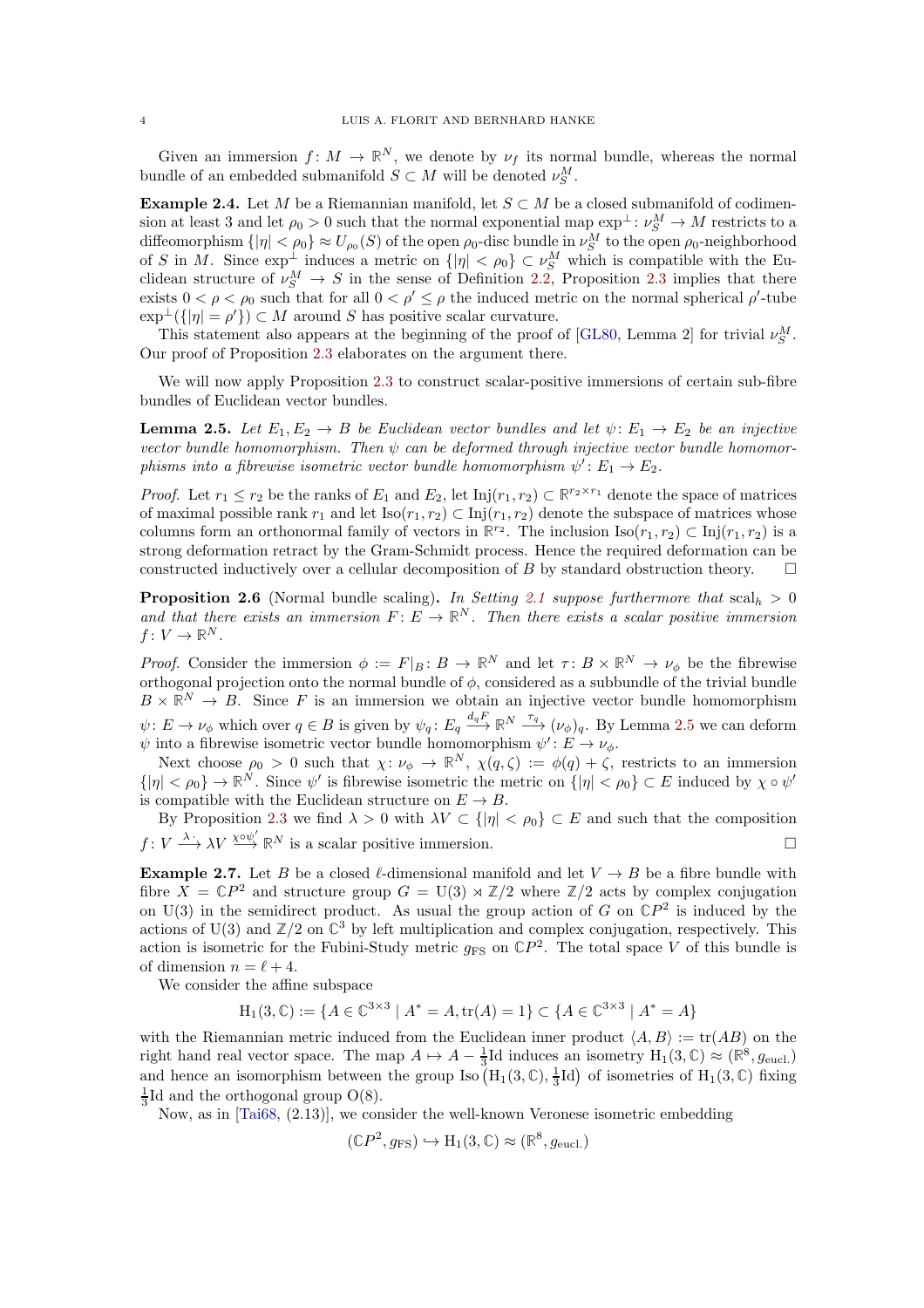which is induced by the map  $\mathbb{C}^3 \supset S^5 \to \mathrm{H}_1(3, \mathbb{C}),$ 

<span id="page-4-1"></span>(5) 
$$
(x_0, x_1, x_2) \mapsto \begin{pmatrix} |x_0|^2 & x_0 \overline{x_1} & x_0 \overline{x_2} \\ x_1 \overline{x_0} & |x_1|^2 & x_1 \overline{x_2} \\ x_2 \overline{x_0} & x_2 \overline{x_1} & |x_2|^2 \end{pmatrix}.
$$

The embedding [\(5\)](#page-4-1) is equivariant with respect to the Lie group homomorphism  $\psi: G \to$  $\text{Iso}(H_1(3,\mathbb{C}),\frac{1}{3}\text{Id}) \cong \text{O}(8)$  where  $\psi(R,1)(A) := RAR^*$  and  $\psi(R,-1)(A) := R\overline{A}R^*$  for  $(R,\pm 1) \in \mathbb{R}$  $U(3) \rtimes \mathbb{Z}/2$  and  $A \in H_1(3, \mathbb{C})$ .

Let  $P \to B$  be the G-principal frame bundle of  $V \to B$ . Setting  $E := P \times_{\psi} \mathbb{R}^8$  we hence realize  $V \to B$  as a sub-fibre bundle of  $E \to B$  as described in Setting [2.1.](#page-1-2) By Cohen's Immersion Theorem [\[Coh85\]](#page-14-1) applied to the sphere bundle of  $E \oplus \mathbb{R}$  there exists an immersion  $E \to \mathbb{R}^N$  with  $N = 2(\ell+8) - \beta(\ell+8) = 2n+8-\beta(n+4)$  where  $\beta(m)$  stands for the number of ones in the dyadic expansion of m. With Proposition [2.6](#page-3-2) we conclude that there exists a scalar positive immersion  $V \to \mathbb{R}^N$ .

A similar construction applies to fibre bundles  $V \to B$  with fibre  $X = \mathbb{H}P^2$  and structure group  $G = \text{Sp}(3) = \{R \in \mathbb{H}^{3 \times 3} \mid R^*R = \text{Id}\}.$  Formula [\(5\)](#page-4-1) defines an isometric embedding  $(\mathbb{H}P^2, g_{\text{FS}}) \hookrightarrow$  $H_1(3,\mathbb{H}) := \{A \in \mathbb{H}^{3\times 3} \mid A^* = A, \text{tr}(A) = 1\} \approx (\mathbb{R}^{14}, g_{\text{eucl.}})$  which is equivariant with respect to the Lie group homomorphism  $\psi: G \to O(14)$  where  $\psi(R)(A) := RAR^*$ . Hence, in this case, we obtain a scalar positive immersion  $V \to \mathbb{R}^N$  with  $N = 2(\ell + 14) - \beta(\ell + 14) = 2n + 12 - \beta(n + 6)$ where  $n = \dim V = \ell + 8$ .

<span id="page-4-0"></span>While these examples are the relevant ones for the proof of Theorem [1.2](#page-0-0) in Section [5,](#page-13-0) it is clear that the previous construction applies to the total spaces of many other fibre bundles.

# 3. Local deformation I: Normally spherical immersions

Most of the remaining parts of this paper will be devoted to the implementation of the extrinsic surgery process, following the spirit of [\[GL80\]](#page-15-0). The purpose of this section is to show how to deform a scalar positive immersion into one which, near a closed submanifold, maps the normal discs of that submanifold to spherical caps in Euclidean space.

We first fix some notation. Let  $f: M \to \mathbb{R}^N$  be an immersion of an *n*-dimensional manifold. Its differential  $f_* = df$  identifies TM with a subbundle of  $f^*(T\mathbb{R}^N) \cong M \times \mathbb{R}^N$  whose orthogonal complement with respect to the Euclidean metric on  $\mathbb{R}^N$  is the normal bundle  $\nu_f$  of f. We denote the induced fibre metrics and fibre norms on bundles constructed from TM and  $\nu_f$  by  $\langle \cdot, \cdot \rangle_f$  and  $|\cdot|_f$ , where we suppress the subscript if the immersion f is obvious from the context. We denote by  $\alpha_f \in \Gamma(T^*M \otimes T^*M \otimes \nu_f)$  the second fundamental form of f. Hence,  $\text{tr}(\alpha_f) \in \Gamma(\nu_f)$  is the (unnormalized) mean curvature field of  $f$ , while, by the Gauss equation,

<span id="page-4-2"></span>(6) 
$$
\mathrm{scal}_f = |\operatorname{tr}(\alpha_f)|^2 - |\alpha_f|^2 \colon M \to \mathbb{R}
$$

is the (unnormalized) scalar curvature of (the metric induced by)  $f$ . In particular, if  $f$  is scalar positive, its mean curvature nowhere vanishes. This fact was first pointed out in [\[GR70,](#page-15-9) p. 42] and was used several times in the literature, see for example [\[Gui01,](#page-15-10) [Tan04\]](#page-15-11). We obtain the unit normal field

(7) 
$$
\xi := \text{tr}(\alpha_f)/|\text{tr}(\alpha_f)| \in \Gamma(\nu_f).
$$

The field  $\xi$  points in the direction along which f will be deformed. Intuitively, deforming f in the direction of  $\xi$  increases the mean curvature faster than the second fundamental form (see the proof of Lemma [3.2\)](#page-6-1), therefore increasing the scalar curvature by [\(6\)](#page-4-2).

From now on assume that f is scalar positive and let  $S \subset M$  be a closed submanifold of codimension  $k = n - \dim S$  and with normal bundle  $\nu_S^M \to S$ . For  $\rho > 0$  we set

<span id="page-4-3"></span>
$$
U_{\rho}(S) := \{ p \in M \mid d(p, S) < \rho \} \subset M,
$$

where d refers to the induced Riemannian distance on M. In this section we fix  $\rho_0 > 0$  such that the normal exponential map  $\exp^{\perp} : \nu_S^M \to M$  induces a diffeomorphism

$$
\exp^{\perp} \colon \{ |\eta| < \rho_0 \} \xrightarrow{\approx} U_{\rho_0}(S) \, .
$$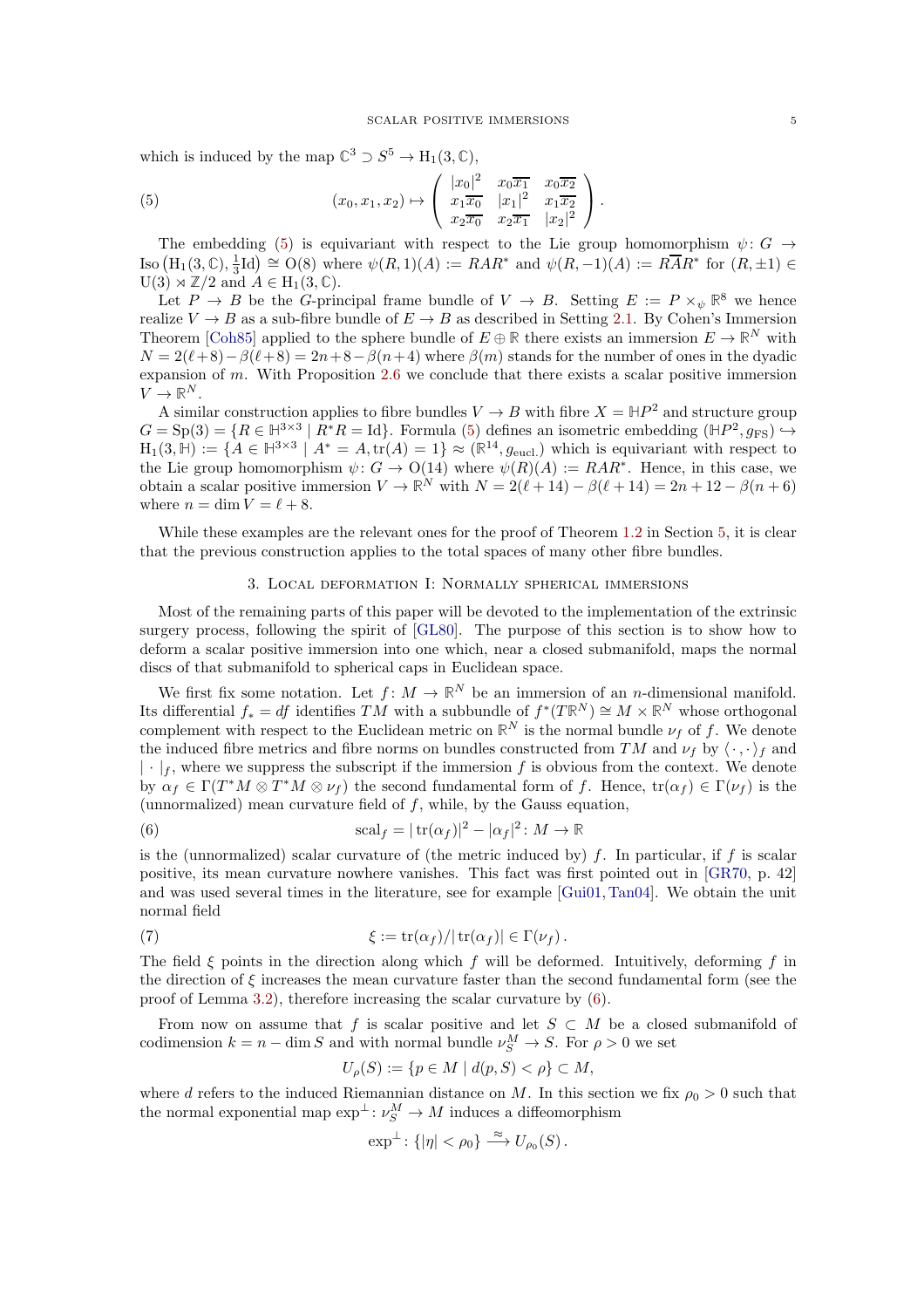

<span id="page-5-0"></span>FIGURE 1. In blue: the immersion  $G_{\tau}$  of the normal disc at  $q \in S$ 

Hence we write points  $p \in U_{\rho_0}(S)$  in polar coordinates  $(q, \omega, s)$  where  $q \in S$ ,  $\omega \in (\nu_S^M)_q$ ,  $|\omega|_f = 1$ ,  $s \in [0, \rho_0)$  and  $p = \exp_q^{\perp}(s \omega)$ . Note that in these coordinates we have  $q = (q, \omega, 0)$  for all  $q \in S$ and all such  $\omega$ .

We define smooth maps  $F_{\tau}$ ,  $G_{\tau}$ :  $U_{\rho_0}(S) \to \mathbb{R}^N$  by

$$
F_{\tau}(p) := f(p) + \frac{1}{2} \tau s^2 \xi(q) \text{ for } \tau \ge 0,
$$
  
\n
$$
G_{\tau}(p) := f(q) + \tau^{-1} \sin(\tau s) \omega + \tau^{-1} (1 - \cos(\tau s)) \xi(q) \text{ for } \tau > 0.
$$

The map  $G_{\tau}$  is smooth at  $s = 0$  since, for  $e_{k+1} = (0, \ldots, 0, 1)$  and

$$
\hat{S}^k(1/\tau) := \{|x - \tau^{-1}e_{k+1}| = \tau^{-1}\} \subset \mathbb{R}^{k+1},
$$

the map  $\mathbb{R}^k \to \mathbb{R}^{k+1}$  defined in polar coordinates  $(u, s) \in S^{k-1} \times [0, \infty)$  by

$$
(u, s) \mapsto \tau^{-1} \sin(\tau s) u + \tau^{-1} (1 - \cos(\tau s)) e_{k+1}
$$

can be interpreted as the (smooth) exponential map  $\exp_0: \mathbb{R}^k = T_0 \hat{S}^k(1/\tau) \to \hat{S}^k(1/\tau) \subset \mathbb{R}^{k+1}$ . For  $\tau > 0$ ,  $q \in S$  and  $0 < \rho < \min\{\rho_0, \frac{\pi}{2\tau}\}\$  the map  $G_{\tau}$  immerses the closed normal  $\rho$ -disc based at  $q \in S$ ,

<span id="page-5-1"></span>
$$
\{(q,\omega,s) \mid \omega \in (\nu_S^M)_q, |\omega|_f = 1, s \le \rho\} \subset U_{\rho_0}(S),
$$

as a spherical cap in  $\mathbb{R}^N$  based at  $f(q)$  and opening in direction  $\xi(q)$ ; see Figure [1.](#page-5-0)

Observe that

(8) 
$$
F_{\tau}|_{S} = f|_{S} = G_{\tau}|_{S}
$$
 and  $dF_{\tau}|_{S} = df|_{S} = dG_{\tau}|_{S}$ .

Hence  $F_{\tau}$  and  $G_{\tau}$  restrict to immersions  $U \to \mathbb{R}^N$  on some neighborhood  $S \subset U \subset U_{\rho_0}(S) \subset M$ , and the identifications of  $TM|_S$  with a subbundle of  $S \times \mathbb{R}^N$  coincide for the immersions f,  $F_{\tau}$  and  $G_{\tau}$ . The same holds for the normal bundles  $\nu_f$ ,  $\nu_{F_{\tau}}$  and  $\nu_{G_{\tau}}$  restricted to S. In particular, the second fundamental forms of  $F<sub>\tau</sub>$  and  $G<sub>\tau</sub>$  restrict to smooth sections of  $T^*M|_S \otimes T^*M|_S \otimes (\nu_f)|_S \to S.$ 

Our aim in this section is to prove in Proposition [3.4](#page-6-0) below that for large  $\tau$  the scalar positive immersion  $f$  can be globally deformed, through scalar positive immersions, to bring it into the normally spherical shape  $G<sub>\tau</sub>$  near S. This deformation will be constructed near S by first applying the deformation  $F_{t\tau}$ ,  $t \in [0, 1]$ , which creates a large curvature contribution in the direction  $\xi$ , and then linearly interpolating between the resulting immersion and  $G_{\tau}$ . Using the local flexibility lemma  $[BH, Theorem 1]$  this local deformation near S can be extended to the required global deformation of scalar positive immersions  $M \to \mathbb{R}^N$ .

Proposition [3.4](#page-6-0) essentially depends on the next three computational lemmas. To state the first one, for  $q \in S$  and  $X \in T_qM$  let  $X^{\top} \in T_qS$  and  $X^{\bot} \in (\nu_S^M)_q$  denote the orthogonal projections. Notice that these coincide for our three immersions f,  $F_{\tau}$  and  $G_{\tau}$  in view of [\(8\)](#page-5-1).

<span id="page-5-2"></span>**Lemma 3.1.** For all  $q \in S$  and  $X, Y \in T_qM$  we obtain that

<span id="page-5-3"></span>
$$
(9) \qquad \alpha_{F_{\tau}}(X,Y) = \alpha_f(X,Y) + \tau \langle X^{\perp}, Y^{\perp} \rangle_f \xi(q),
$$

(10)  $\alpha_{G_{\tau}}(X,Y) = \alpha_f(X^{\top}, Y^{\top}) + \alpha_f(X^{\top}, Y^{\perp}) + \alpha_f(X^{\perp}, Y^{\top}) + \tau \langle X^{\perp}, Y^{\perp} \rangle_f \xi(q).$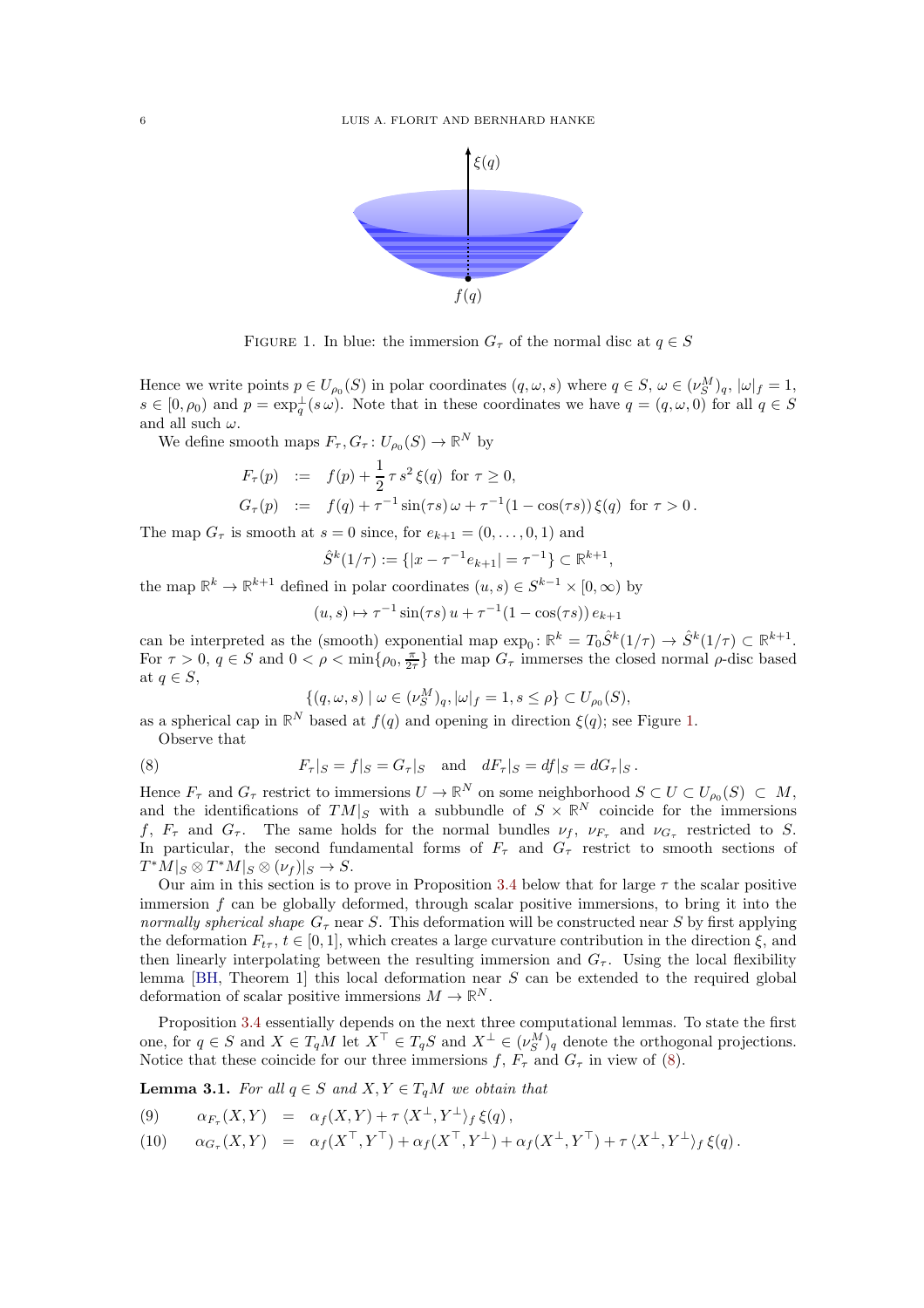Proof. First assume  $X \in T_qS$ , let  $\beta: (-\varepsilon, \varepsilon) \to S$  be a smooth curve through q with  $\beta'(0) = X$ , and let  $\hat{Y}$ :  $(-\varepsilon,\varepsilon) \to TM \subset M \times \mathbb{R}^N$  be a vector field along  $\beta$  with  $\hat{Y}(0) = Y$ . By [\(8\)](#page-5-1) both  $\alpha_{F_{\tau}}(X,Y)$  and  $\alpha_{G_{\tau}}(X,Y)$  are equal to the orthogonal projection of  $\hat{Y}'(0) \in \mathbb{R}^N$  onto  $(\nu_f)_q$  and hence are equal to  $\alpha_f(X, Y)$ . This and the symmetry of second fundamental forms show that for proving Lemma [3.1](#page-5-2) we can restrict to the case  $X, Y \in (\nu_{S}^{M})_{q}$ , and by polarization and bilinearity we can further restrict to the case  $X = Y = \omega \in (\nu_S^M)_q$ ,  $|\omega| = 1$ .

Let  $\beta: (-\varepsilon,\varepsilon) \to (\nu_S^M)_q \subset \mathbb{R}^N$  be the curve  $\beta(s) := s \omega$ . Then  $\beta'(0) = \omega$ , and  $(F_\tau \circ \beta)''(0) =$  $(f \circ \beta)''(0) + \tau \xi(q)$  and  $(G_{\tau} \circ \beta)''(0) = \tau \xi(q)$ . This gives [\(9\)](#page-5-3) and [\(10\)](#page-5-3) after projection onto  $(\nu_f)_q$ .

<span id="page-6-1"></span>**Lemma 3.2.** Along S we have  $\text{scal}_{F_\tau} > 0$  for all  $\tau \geq 0$ .

*Proof.* We work along S throughout. Let  $\tau > 0$ . As  $tr(\alpha_f)$  is a positive multiple of  $\xi$ , [\(9\)](#page-5-3) implies that

$$
|\operatorname{tr}(\alpha_{F_{\tau}})|^2 = (|\operatorname{tr}(\alpha_f)| + \tau k)^2 = |\operatorname{tr}(\alpha_f)|^2 + 2|\operatorname{tr}(\alpha_f)|\tau k + \tau^2 k^2.
$$

Furthermore, by the triangle inequality,

$$
|\alpha_{F_{\tau}}|^2 \leq \left(|\alpha_f| + \tau \sqrt{k}\right)^2 = |\alpha_f|^2 + 2|\alpha_f|\tau \sqrt{k} + \tau^2 k.
$$

Since  $|\text{tr}(\alpha_f)| > |\alpha_f|$  by our assumption scal<sub>f</sub>  $> 0$ , the Gauss equation gives us

$$
\mathrm{scal}_{F_{\tau}} = |\mathrm{tr}(\alpha_{F_{\tau}})|^2 - |\alpha_{F_{\tau}}|^2 \geq \mathrm{scal}_f + \tau^2 (k^2 - k) \geq \mathrm{scal}_f > 0.
$$

<span id="page-6-2"></span>**Lemma 3.3.** If  $k \geq 2$ , there exists  $\tau_0 > 0$  such that, for all  $\tau \geq \tau_0$  and  $t \in [0,1]$ , it holds that  $\operatorname{scal}_{(1-t)F_\tau+tG_\tau}>0$  along S.

*Proof.* By [\(9\)](#page-5-3) and [\(10\)](#page-5-3) there exists  $C \ge 0$ , which only depends on the restriction of  $\alpha_f$  to S, such that, for all  $\tau > 0$ ,  $q \in S$ , and  $X, Y \in T_qM$ , we get

$$
\left| (1-t)\alpha_{F_{\tau}}(X,Y) + t\alpha_{G_{\tau}}(X,Y) - \tau \langle X^{\perp}, Y^{\perp} \rangle \xi(q) \right| \leq C|X||Y|.
$$

Hence, by the triangle inequality,

$$
\left|\operatorname{tr}\left(\left(1-t\right)\alpha_{F_{\tau}}+t\,\alpha_{G_{\tau}}\right)\right|\geq k\tau-nC\,.
$$

Similarly,

$$
\left| \left( 1-t \right) \alpha_{F_{\tau}} + t \alpha_{G_{\tau}} \right| \leq \sqrt{k} \tau + \sqrt{n^2 C^2} = \sqrt{k} \tau + nC.
$$

Assuming that  $k\tau \geq nC$ , the Gauss equation hence implies that, along S,

scal<sub>(1-t)F<sub>\tau</sub>+tG<sub>\tau</sub></sub> 
$$
\geq (k\tau - nC)^2 - (\sqrt{k}\tau + nC)^2 = (k^2 - k)\tau^2 - 2(k + \sqrt{k})\tau nC.
$$

Since  $k \geq 2$ , there exists  $\tau_0 \geq nC/k$  such that the last expression is positive for all  $\tau \geq \tau_0$ .

We finally have all the ingredients to prove the main result of this section.

<span id="page-6-0"></span>**Proposition 3.4** (Normally spherical immersions). If  $k \geq 2$ , there exists  $\tau_0 > 0$  such that for all  $\tau \geq \tau_0$  there exist  $0 < \rho \leq \rho_0$  and a continuous family  $f_t \colon M \to \mathbb{R}^N$ ,  $t \in [0,1]$ , of scalar positive immersions with  $f_0 = f$ ,  $f_t|_{M \setminus U_{\rho_0}(S)} = f|_{M \setminus U_{\rho_0}(S)}$  for  $t \in [0,1]$  and

$$
f_t|_{U_{\rho}(S)} = \begin{cases} F_{2t\tau}|_{U_{\rho}(S)} & \text{for } 0 \le t \le 1/2, \\ \left( (2-2t)F_{\tau} + (2t-1)G_{\tau} \right)|_{U_{\rho}(S)} & \text{for } 1/2 \le t \le 1. \end{cases}
$$

In particular,  $f_1|_{M \setminus U_{\rho_0}(S)} = f|_{M \setminus U_{\rho_0}(S)}$  and  $f_1|_{U_{\rho}(S)} = G_{\tau}|_{U_{\rho}(S)}$ .

*Proof.* Choose  $\tau_0$  as in Lemma [3.3](#page-6-2) and let  $\tau \geq \tau_0$ . By [\(8\)](#page-5-1), Lemma [3.2](#page-6-1) and Lemma [3.3,](#page-6-2) there exists an open neighborhood  $S \subset U \subset U_{\rho_0}(S) \subset M$  such that for all  $t \in [0,1]$  the maps  $F_{t\tau}$  and  $(1-t)F_{\tau} + tG_{\tau}$  restrict to scalar positive immersions  $U \to \mathbb{R}^N$  whose 1-jets along S do not depend on t. Since being a scalar positive immersion defines an open partial differential relation on the 2-jets of maps  $M \to \mathbb{R}^N$ , the claim follows from the local flexibility lemma [\[BH,](#page-14-0) Theorem 1].  $\Box$ 

With the help of Gromov's h-principle for open, Diff-invariant partial differential relations over open manifolds, see [\[Gro86\]](#page-15-12), the computations in this section can also be used to justify Remark [1.5](#page-1-3) as follows.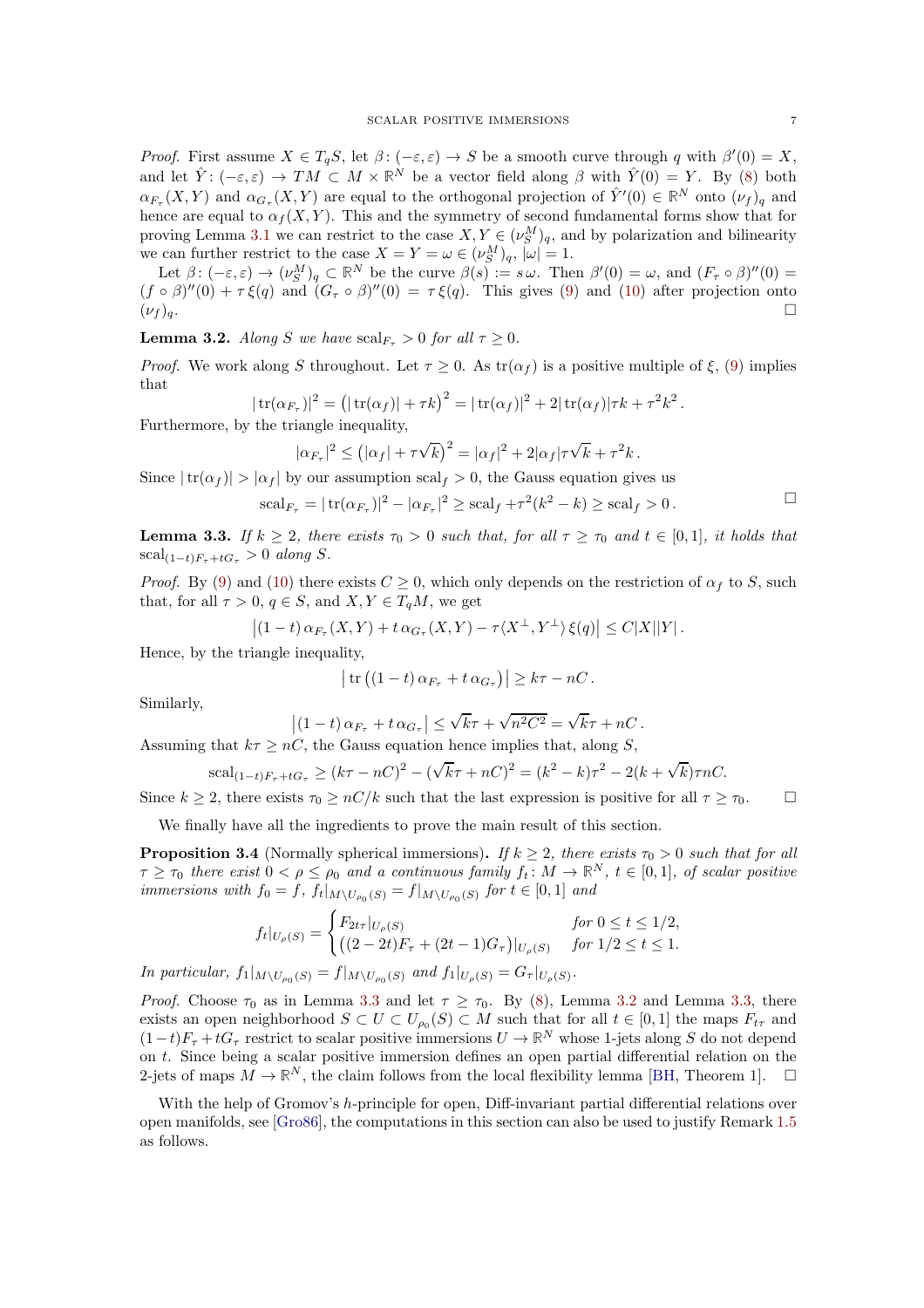<span id="page-7-0"></span>Proposition 3.5. Let M be a non-compact connected manifold of dimension at least 2 admitting an immersion  $M \to \mathbb{R}^N$ . Then there exists a scalar positive immersion  $M \to \mathbb{R}^{N+1}$ .

*Proof.* Consider the trivial vector bundle  $X = M \times \mathbb{R}^{N+1} \to M$  and the bundle  $X^{(2)} \to M$  of 2-jets of smooth maps  $M \to \mathbb{R}^{N+1}$ . Given a smooth map  $f: M \to \mathbb{R}^{N+1}$ , we denote by  $j^2 f: M \to X^{(2)}$ its second order jet map. Recall that for  $p \in M$  the value  $j^2 f(p) \in (X^{(2)})_p$  only depends on the restriction of f to some neighborhood of p. Being a scalar positive immersion defines an open, Diff(M)-invariant partial differential relation  $\mathscr{R} \subset X^{(2)}$ .

Let  $\phi: M \to \mathbb{R}^N$  be an immersion. For a continuous map  $\tau: M \to \mathbb{R}$  consider the continuous section  $\phi_{\tau} : M \to X^{(2)},$ 

$$
p \mapsto (j^2 \phi(p), \tau(p) j^2 (x \mapsto d(p,x)^2)(p)).
$$

Since dim  $M \geq 2$ , a computation as in the proof of Lemma [3.2](#page-6-1) implies that, for each compact  $K \subset M$ , there exists  $\tau_0 \in (0,\infty)$  such that, if  $\tau \geq \tau_0$  on K, we have  $\phi_\tau(K) \subset \mathscr{R}$ , that is  $\phi_\tau$ formally solves  $\mathscr R$  over K. Using a locally finite cover of M by relatively compact open subsets, we hence find  $\tau \colon M \to \mathbb{R}$  such that  $\phi_{\tau}$  formally solves  $\mathcal{R}$  over M. Gromov's h-principle implies that there exists a smooth map  $f \colon M \to \mathbb{R}^{N+1}$  solving  $\mathcal{R}$ . that there exists a smooth map  $f: M \to \mathbb{R}^{N+1}$  solving  $\mathscr{R}$ .

## 4. Local deformation II: Bending profiles

<span id="page-7-1"></span>The aim of this section is to show that a scalar positive immersion which is normally spherical near a closed submanifold as in Proposition [3.4](#page-6-0) can be further deformed, again through scalar positive immersions, into a shape proper to add a surgery handle.

As in the previous section, let  $f: M \to \mathbb{R}^N$  be a scalar positive immersion, let  $n := \dim M$  and let  $S \subset M$  be a closed embedded submanifold of codimension k and with normal bundle  $\nu_S^M \to S$ . If  $E \to B$  is a Euclidean vector bundle and  $\rho > 0$ , we denote by  $D_{\rho}(E) = \{ |\eta| \le \rho \} \to B$  the closed  $\rho$ -disc bundle and by  $S_{\rho}(E) = \{ |\eta| = \rho \} \to B$  the  $\rho$ -sphere bundle of E. Points in  $S_1(\nu_S^M)_q$ are written in the form  $(q,\omega)$  with  $\omega \in (\nu_S^M)_q$  of norm one.

Since S is compact and  $\xi$  in [\(7\)](#page-4-3) is normal to f, we find  $0 < \rho_0 \leq 1$  such that the map  $S_1(\nu_S^M) \times D_{\rho_0}(\mathbb{R}^2) \to \mathbb{R}^N$ ,

$$
(q,\omega,a,b)\mapsto f(q)+a\,\omega+b\,\xi(q)\,,
$$

is an immersion. In the remainder of this section we fix such a  $\rho_0$ .

**Definition 4.1.** Let  $I \subset \mathbb{R}$  be a compact interval and  $\gamma: I \to \mathbb{R}^2$ ,  $\gamma(s) = (a(s), b(s))$ , be a regular smooth curve. For  $0 < \rho \leq \rho_0$ , we say that  $\gamma$  is of extent  $\rho$ , if  $|\gamma(s)| < \rho$  for all  $s \in I$ .

We now consider the compact manifold with boundary

<span id="page-7-2"></span>
$$
\Sigma := S_1(\nu_S^M) \times I.
$$

For  $\gamma$  of extent  $0 < \rho \le \rho_0$  we obtain an immersion  $F_\gamma : \Sigma \to \mathbb{R}^N$  along the *bending profile*  $\gamma$ ,

(11) 
$$
F_{\gamma}(q,\omega,s) := f(q) + a(s)\,\omega + b(s)\,\xi(q).
$$

In this section we will first derive a lower bound for  $\text{scal}_{F_\gamma}$  for certain  $\gamma$ ; see Proposition [4.8.](#page-10-0) This requires some preparation which we shall again split into a number of lemmas. After solving a pertinent ODE for  $\gamma$  in Lemma [4.9,](#page-11-1) Proposition [4.12](#page-11-0) provides the bending profiles required for the extrinsic surgery in Section [5.](#page-13-0)

The projection  $\pi \colon \Sigma \to S$ ,  $\pi(q, \omega, s) := q$ , is a smooth submersion and hence induces an orthogonal direct sum decomposition of  $T\Sigma$  into vertical and horizontal subbundles,

$$
\mathscr{V} = \ker d\pi \subset T\Sigma \,, \quad \mathscr{H} = \mathscr{V}^{\perp_{F_\gamma}} \subset T\Sigma \,.
$$

For  $X \in T\Sigma$  we denote by  $\mathscr{V} X \in \mathscr{V}$  and  $\mathscr{H} X \in \mathscr{H}$  its vertical and horizontal components. Note that for  $p = (q, \omega, s) \in \Sigma$  we have an orthogonal splitting of  $\mathcal{V}_p$  with respect to the metric induced by  $F_{\gamma}$ ,

(12) 
$$
\mathscr{V}_p = \omega^{\perp} \oplus \text{span}\{\partial_s\} \subset (\nu_S^M)_q \oplus^{\perp} T_s I.
$$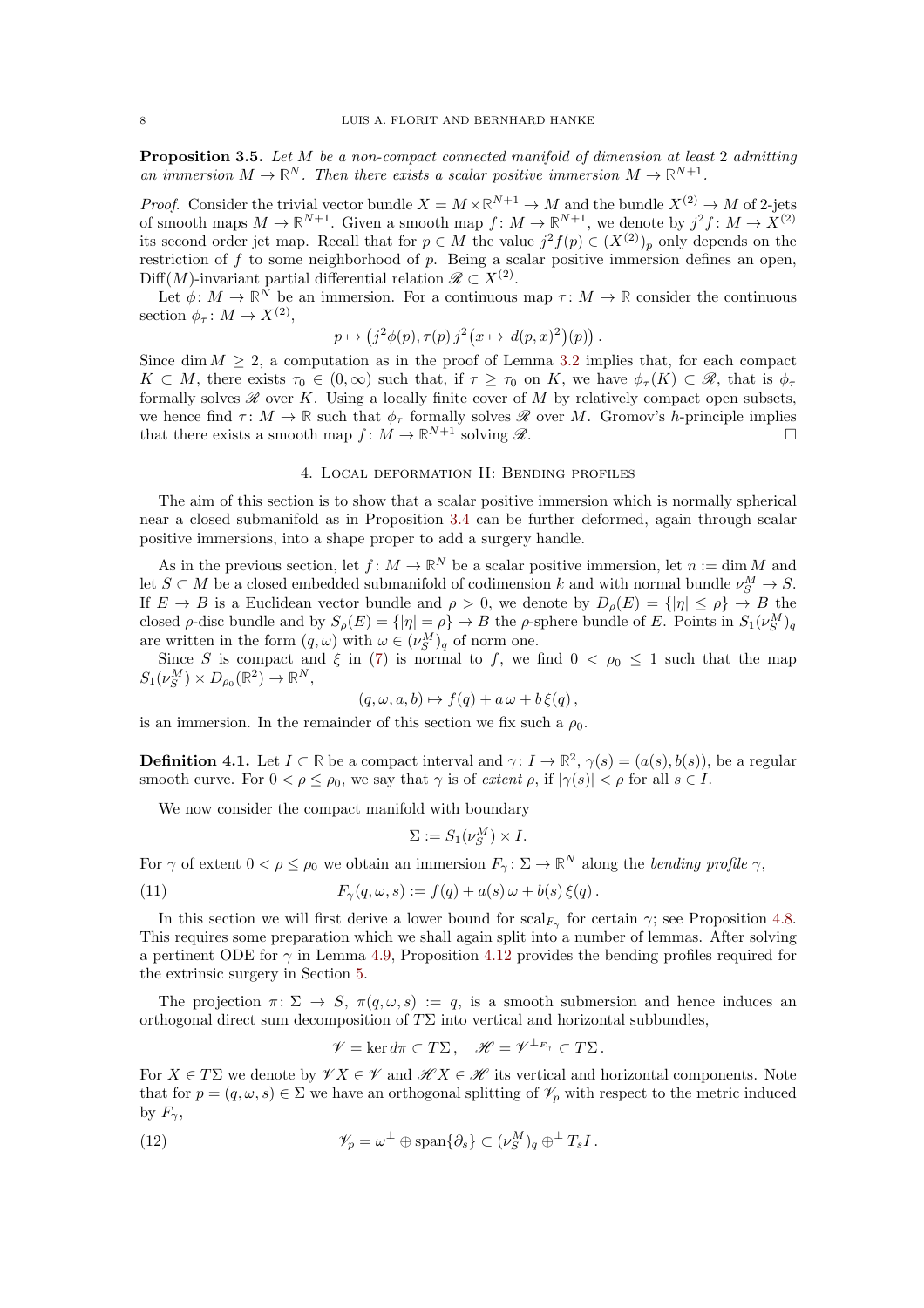Let  $K \subset S$  be a compact subset which is contained in some open coordinate neighborhood  $K \subset U \subset S$  admitting an orthogonal local bundle trivialization

<span id="page-8-0"></span>
$$
\Psi\colon \nu_S^M|_U \stackrel{\cong}{\to} U\times \mathbb{R}^k.
$$

This induces a diffeomorphsim  $\pi^{-1}(U) \approx U \times \mathbb{S}^{k-1} \times I$ . For  $p = (q, \omega, s) \in \Sigma$  with  $q \in U$  and  $\omega \in \mathbb{S}^{k-1} \approx S_1(\nu_S^M)_q$ , we hence obtain a direct sum decomposition

(13) 
$$
T_p \Sigma \cong T_q S \oplus T_\omega \mathbb{S}^{k-1} \oplus T_s I
$$

with  $T_{\omega} \mathbb{S}^{k-1} = \omega^{\perp} \subset \mathbb{R}^k$ . Note that  $T_qS$  is, in general, not orthogonal to  $\mathscr{V}_p$ . For  $X \in T_qS$  we denote by  $X_p \in T_p \Sigma$  the vector  $(X, 0, 0)$  in the decomposition [\(13\)](#page-8-0).

<span id="page-8-2"></span>**Lemma 4.2.** For all such K and  $\Psi$  there exists  $C \geq 0$  such that, for all unit speed curves  $\gamma$  of extent  $0 < \rho \leq \rho_0$ , for all  $p = (q, \omega, s) \in K \times \mathbb{S}^{k-1} \times I$  and for all  $X, Y \in T_qS$ ,  $V \in \mathscr{V}_p$  and  $Z \in (\nu_S^M)_q \oplus \mathbb{R}\xi(q) \subset \mathbb{R}^N$ , it holds that

<span id="page-8-1"></span>(14)  $\left|\alpha_{F_{\gamma}}(X_p,Y_p)\right|_{F_{\gamma}} \leq C|X|_f|Y|_f,$ 

(15) 
$$
\left|\alpha_{F_{\gamma}}(X_p, V)\right|_{F_{\gamma}} \leq C|X|_f|V|_{F_{\gamma}},
$$

(16)  $|\langle d_p F_\gamma(X_p), Z \rangle| \leq \rho C |X|_f |Z|,$ 

$$
|\mathscr{V}X_p|_{F_\gamma} \le \rho C|X|_f,
$$

(18)  $|\mathscr{H}X_p|_{F_\gamma} \geq (1-\rho C)|X|_f.$ 

Proof. For  $\eta \in \mathbb{R}^k$  we define  $\hat{\eta} \colon U \to \mathbb{R}^N$  as  $\hat{\eta}(q) := \Psi_q^{-1}(\eta) \in (\nu_S^M)_q \subset \mathbb{R}^N$ . Hence the standard basis  $(e_1, \ldots, e_k)$  of  $\mathbb{R}^k$  yields an orthonormal frame  $(\hat{e}_1, \ldots, \hat{e}_k)$  of  $(\nu_S^M)|_U$ . Choose local coordinates  $(x^1, \ldots, x^{n-k})$  over U. Setting  $\partial_i = \frac{\partial}{\partial x^i}$  for  $1 \leq i \leq n-k$  this induces a local frame  $(\partial_1, \ldots, \partial_{n-k})$  of TS over U.

In each of the following estimates, C denotes some non-negative constant which depends on the local coordinates  $(x^1, \ldots, x^{n-k})$ , on the restriction of the metric tensor on S to K and on the 2-jets over K of the  $\mathbb{R}^N$ -valued smooth functions  $f, \xi$  and  $\hat{e}_1, \ldots, \hat{e}_k$ , but not on  $\gamma$ .

First let  $X = \partial_i$  and  $Y = \partial_j$  for  $1 \leq i, j \leq n - k$ . Since a and b are norm bounded by 1 (recall  $\rho_0 \leq 1$  and  $|\omega|_f = 1$ , we obtain

$$
|\alpha_{F_{\gamma}}(X_p,Y_p)|_{F_{\gamma}} \leq |\partial_i \partial_j F_{\gamma}(q,\omega,s)| \leq |\partial_i \partial_j f(q)| + |a(s)| |\partial_i \partial_j \hat{\omega}(q)| + |b(s)| |\partial_i \partial_j \xi(q)| \leq C.
$$

Together with the bilinearity of  $\alpha_{F_{\gamma}}$  this implies that for all  $X, Y \in T_qS$  we get

$$
|\alpha_{F_{\gamma}}(X_p,Y_p)|_{F_{\gamma}}\leq C|X|_f|Y|_f
$$

which is  $(14)$ .

Next let  $X = \partial_i$  for  $1 \leq i \leq n-k$  and  $V \in T_\omega \mathbb{S}^{k-1} = \omega^\perp \subset \mathbb{R}^k$ , which we consider as a vector in  $T_p \Sigma$  by [\(13\)](#page-8-0). Note that  $\partial_V F_\gamma(p) = a(s)\hat{V}(q)$ . Writing  $V = \sum_{j=1}^k \alpha_j e_j$  with  $\alpha_j \in \mathbb{R}$  this gives

$$
|\alpha_{F_{\gamma}}(X_{p}, V)|_{F_{\gamma}} \leq |a(s)||\partial_{i}\hat{V}(q)| \leq |a(s)| \sum_{j=1}^{k} |\alpha_{j}||\partial_{i}\hat{e}_{j}(q)| \leq C|a(s)||V|_{f} = C|V|_{F_{\gamma}}.
$$

Moreover, for  $V = \partial_s \in T_s I$  we get, using that  $\gamma$  is of unit speed and  $|\omega|_f = 1$ , that

$$
|\alpha_{F_{\gamma}}(X_p, V)|_{F_{\gamma}} \leq |\partial_s \partial_i F_{\gamma}(q, \omega, s)| = |a'(s)| |\partial_i \hat{\omega}(q)| + |b'(s)| |\partial_i \xi(q)| \leq C.
$$

For  $V \in \mathscr{V}_p \cong T_\omega \mathbb{S}^{k-1} \oplus^{\perp} T_s I$  the last two estimates imply

$$
|\alpha_{F_\gamma}(X_p, V)|_{F_\gamma} \le C|V|_{F_\gamma}
$$

such that, for all  $X \in T_qS$  and  $V \in \mathscr{V}_p$ , we have

$$
|\alpha_{F_\gamma}(X,V)|_{F_\gamma} \leq C|X|_f|V|_{F_\gamma}
$$

which is  $(15)$ .

For  $X = \partial_i$ ,  $1 \leq i \leq n - k$ , we obtain

$$
|d_p F_{\gamma}(X_p) - d_q f(X)| \le |a(s)| |\partial_i \hat{\omega}(q)| + |b(s)| |\partial_i \xi(q)| \le \rho C
$$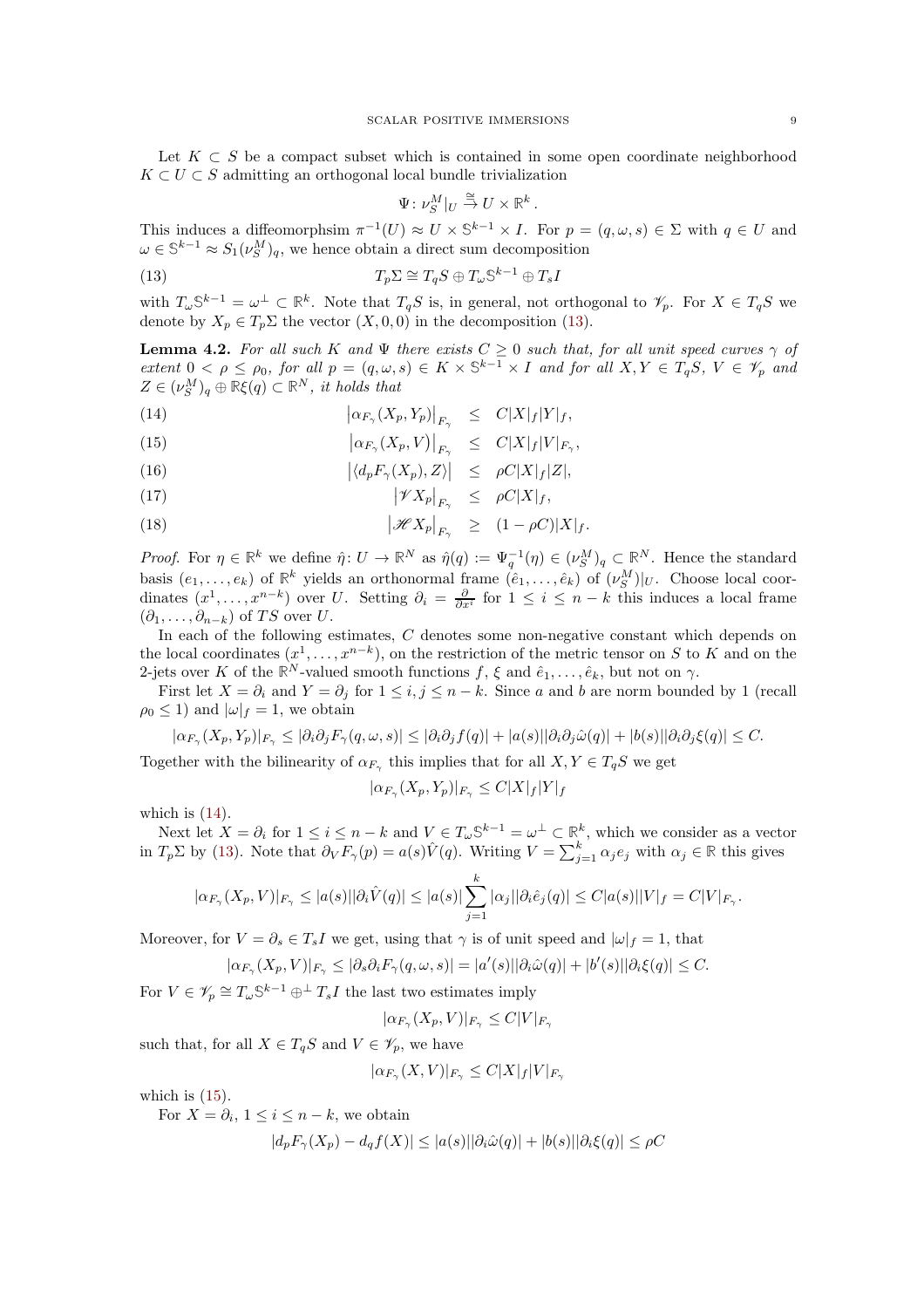such that for all  $X \in T_qS$  we get

(19) 
$$
|d_p F_{\gamma}(X_p) - d_q f(X)| \le \rho C |X|_f.
$$

Since  $d_q f(X) \perp Z$  estimate [\(19\)](#page-9-0) and the Cauchy-Schwarz inequality imply

<span id="page-9-0"></span>
$$
\langle d_p F_\gamma(X_p), Z \rangle \leq |d_p F_\gamma(X_p) - d_q f(X)| |Z| \leq \rho C |X|_f |Z|
$$

which is  $(16)$ .

Finally, since  $d_qf(X) \perp d_pF_\gamma(\mathscr{V}_p)$  estimates [\(17\)](#page-8-1) and [\(18\)](#page-8-1) follow from [\(19\)](#page-9-0) by projecting  $d_p F_\gamma(X_p) - d_q f(X)$  onto  $d_p F_\gamma(\mathscr{V}_p) \subset \mathbb{R}^N$  and  $d_p F_\gamma(\mathscr{V}_p)^\perp \subset \mathbb{R}^N$ , respectively.

If  $\gamma$  is of unit speed we define the unit vector field  $N: \Sigma \to S_1(\nu_S^M \oplus \mathbb{R}\xi)$  by

$$
N(q,\omega,s) := -b'(s)\omega + a'(s)\xi(q) \in \mathbb{R}^N,
$$

and decompose it into orthogonal summands as

$$
N = N^{\top} + N^{\perp} \in dF_{\gamma}(T\Sigma) \oplus^{\perp} \nu_{F_{\gamma}} = F_{\gamma}^*(T\mathbb{R}^N).
$$

For  $q \in S$  we define  $\Sigma_q := \pi^{-1}(q) = \{q\} \times S_1(\nu_S^M)_q \times I \subset \Sigma$ , and observe that  $F_\gamma$  restricts to an embedding

$$
\Sigma_q \hookrightarrow (\nu_S^M)_q \oplus \mathbb{R}\,\xi(q)
$$

whose image is the revolution hypersurface with meridian  $\gamma$  and axis  $\mathbb{R}\xi(q)$ . This embedding has  $N_q(\omega, s) := -b'(s)\omega + a'(s)\xi(q) = N(p)$  as unit normal vector field, that is to say the Gauss map.

<span id="page-9-1"></span>**Lemma 4.3.** There exists  $0 < \rho \le \rho_0$  such that, for all  $\gamma$  of unit speed and of extent  $\rho$ , we have  $|N^{\perp}| \geq 1/2$ .

*Proof.* We first work in the setting of Lemma [4.2.](#page-8-2) For  $p = (q, \omega, s) \in \Sigma$  with  $q \in K$  we get  $N(p) \perp dF_{\gamma}(\mathscr{V}_{p})$  and hence

$$
|N^{\top}(p)| = \max_{X \in T_q S, |\mathscr{H}X_p|_{F_\gamma} = 1} \langle dF_\gamma(X_p), N(p) \rangle.
$$

Pick  $X \in T_qS$  for which this maximum is attained. By [\(16\)](#page-8-1) and [\(18\)](#page-8-1) we have  $\langle dF_{\gamma}(X_p), N(p) \rangle \leq$  $\rho C|X|_f$  and  $(1-\rho C)|X|_f \leq |\mathcal{H}X_p|_{F_\gamma} = 1$ . We therefore find  $0 < \rho \leq \rho_0$  such that for all  $\gamma$  of extent  $\rho$  and all such  $p$  we have  $|N^{\top}(p)| \leq 1/2$ , and hence  $|N^{\perp}(p)| \geq 1/2$ .

Since the compact manifold  $S$  can be covered by finitely many  $K$  to which Lemma [4.2](#page-8-2) applies, the assertion of Lemma [4.3](#page-9-1) follows.

Given a unit speed curve  $\gamma = (a, b) : I \to \mathbb{R}^2$  satisfying  $a(s) \neq 0$  for all  $s \in I$  we define the smooth functions  $\kappa, \sigma \colon I \to \mathbb{R}$  by

(20) 
$$
\kappa := a' b'' - a'' b', \quad \sigma := b'/a.
$$

Notice that  $\kappa$  is the curvature of  $\gamma$  with respect to its unit normal  $(-b', a') \in \mathbb{R}^2$ .

<span id="page-9-2"></span>**Lemma 4.4.** With respect to the direct sum decomposition  $\mathscr{V}_p = \omega^{\perp} \oplus \text{span}\{\partial_s\}$  we obtain

<span id="page-9-4"></span>
$$
(\alpha_{F_{\gamma}})|_{\mathscr{V}_{p}\times\mathscr{V}_{p}}=\left(\sigma(s)\left\langle\,\cdot\,,\cdot\,\right\rangle_{\omega^{\perp}}+\kappa(s)\,ds^{2}\right)N^{\perp}(p).
$$

*Proof.* A direct computation shows that the second fundamental form  $\alpha_q$  of the embedding  $\Sigma_q \hookrightarrow$  $(\nu_S^M)_q \oplus \mathbb{R}\xi(q)$  is given, with respect to the orthogonal decomposition  $T_{(\omega,s)}\Sigma_q = \omega^{\perp} \oplus \text{span}\{\partial_s\},\$ by

$$
\alpha_q = (\sigma(s) \langle \cdot \, , \cdot \rangle_{\omega^\perp} + \kappa(s) \, ds^2) \, N(p) \, .
$$

The assertion now follows from the definition of  $N^{\perp}(p)$ .

**Definition 4.5.** A smooth curve  $\gamma: I \to \mathbb{R}^2$  is called *controlled*, if it is of unit speed,  $a(s) \neq 0$  for all  $s \in I$  and  $\frac{2-k}{4}\sigma \leq \kappa \leq \sigma$  on *I*. (Recall that k is the codimension of S in M.)

<span id="page-9-3"></span>**Remark 4.6.** If  $\gamma$  is controlled, we have  $\sigma \geq 0$  and  $\max\{|\kappa|, \sigma\} \leq n\sigma$ .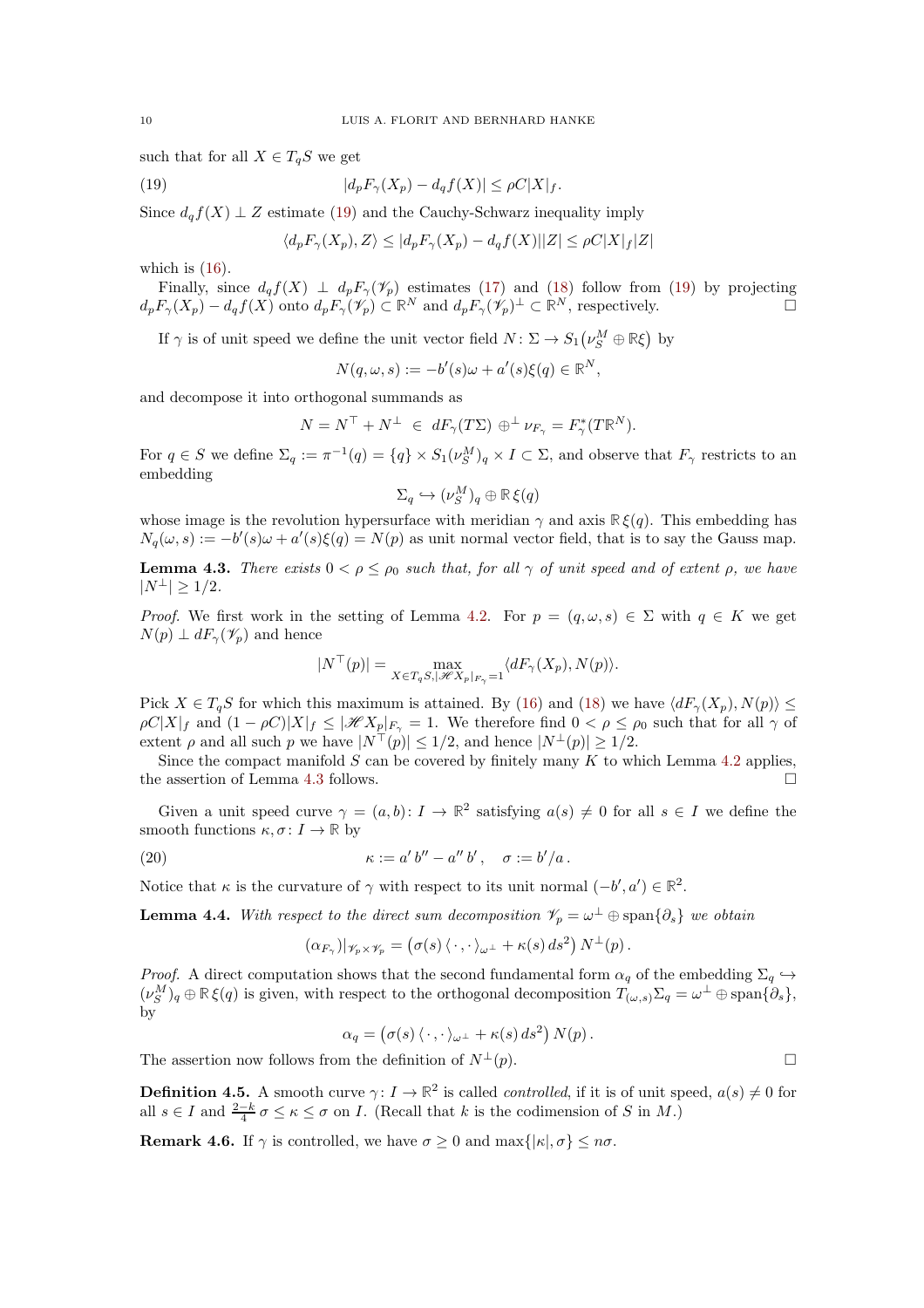For  $p = (q, \omega, s) \in \Sigma$  and  $X \in T_qS$  we denote by  $\mathscr{H}_p X \in \mathscr{H}_p$  the unique horizontal tangent vector satisfying  $d_p \pi(\mathcal{H}_p X) = X$ . Note that whenever we work in a decomposition [\(13\)](#page-8-0), we have  $\mathscr{H}_p X = \mathscr{H} X_p$ . In particular the horizontal component of  $X_p$  is independent from the chosen bundle trivialization Ψ.

<span id="page-10-3"></span>**Lemma 4.7.** There exist constants  $C \ge 0$  and  $0 < \rho \le \rho_0$  with the following property: If  $\gamma$  is controlled and of extent  $\rho$ , then, for all  $p = (q, \omega, s) \in \Sigma$ ,  $X, Y \in T_qS$  and  $V \in \mathscr{V}_p$ , we have

<span id="page-10-1"></span>(21) 
$$
\left|\alpha_{F_{\gamma}}(\mathcal{H}_p X, \mathcal{H}_p Y)\right|_{F_{\gamma}} \leq C\big(1+\rho\sigma\big)|X|_f|Y|_f,
$$

(22) 
$$
\left|\alpha_{F_{\gamma}}(\mathscr{H}_{p}X,V)\right|_{F_{\gamma}} \leq C(1+\rho\sigma)|X|_{f}|V|_{F_{\gamma}}.
$$

Proof. Again it is enough to work in the setting of Lemma [4.2.](#page-8-2) In the following we replace the constant C appearing in Lemma [4.2](#page-8-2) by  $\max\{C, 1\}.$ 

By [\(14\)](#page-8-1), [\(15\)](#page-8-1), [\(17\)](#page-8-1), Lemma [4.4](#page-9-2) and Remark [4.6](#page-9-3) we obtain, using  $\mathscr{H}_pX = X_p - \mathscr{V}X_p$ ,  $\mathscr{H}_pY =$  $Y_p - \mathscr{V} Y_p$  and  $0 < \rho \leq 1$ ,

$$
\left| \alpha_{F_{\gamma}}(\mathcal{H}_{p}X, \mathcal{H}_{p}Y) \right|_{F_{\gamma}} \leq C \left( |X|_{f} |Y|_{f} + |X|_{f} | \mathcal{V}Y_{p}|_{F_{\gamma}} + |\mathcal{V}X_{p}|_{F_{\gamma}} |Y|_{f} + n\sigma |\mathcal{V}X_{p}|_{F_{\gamma}} |\mathcal{V}Y_{p}|_{F_{\gamma}} \right)
$$
  
\n
$$
\leq C \left( 1 + 2\rho C + n\sigma \rho^{2} C^{2} \right) |X|_{f} |Y|_{f}
$$
  
\n
$$
\leq C^{3} \left( 1 + 2 + n\rho \sigma \right) |X|_{f} |Y|_{f}.
$$

Hence we get [\(21\)](#page-10-1) with C replaced by  $3nC^3$ . Estimate [\(22\)](#page-10-1) is implied in an analogous fashion by

$$
\big|\alpha_{F_{\gamma}}(\mathscr{H}_{p}X,V)\big|_{F_{\gamma}}\leq C\big(|X|_{f}|V|_{F_{\gamma}}+n\sigma |\mathscr{V}X_{p}|_{F_{\gamma}}|V|_{F_{\gamma}}\big)\leq C(1+n\sigma\rho C)|X|_{f}|V|_{F_{\gamma}}\;.\qquad \qquad \Box
$$

<span id="page-10-0"></span>**Proposition 4.8.** Assume  $k \geq 3$ . Then there exist constants  $C \geq 0$  and  $0 < \rho \leq \rho_0$  with the following property: If  $\gamma$  is controlled and of extent  $\rho$ , then

(23) 
$$
\mathrm{scal}_{F_{\gamma}} \ge \frac{(k-1)(k-2)}{16}\sigma^2 - C\sigma - C.
$$

In particular, there exists a constant  $\sigma_0 > 0$  such that  $F_\gamma$  is scalar positive for all such  $\gamma$  satisfying  $\sigma > \sigma_0$ .

*Proof.* With respect to the orthogonal direct sum decomposition  $T_p \Sigma = \mathscr{V}_p \oplus \mathscr{H}_p$  write

$$
\alpha_{F_{\gamma}} = \left( \begin{array}{cc} \Delta & B \\ B^T & Q \end{array} \right) ,
$$

where  $\Delta := (\alpha_{F_\gamma})|_{\gamma_p \times \gamma_p}$  was computed in Lemma [4.4.](#page-9-2) The Gauss equation hence implies that

$$
scal_{F_{\gamma}}(p) = | tr(α_{F_{\gamma}})|^2 - |α_{F_{\gamma}}|^2
$$
  
= | tr(Δ) + tr(Q)|<sup>2</sup> – |Δ|<sup>2</sup> – 2|B|<sup>2</sup> – |Q|<sup>2</sup>  
≥ (| tr(Δ)|<sup>2</sup> – |Δ|<sup>2</sup>) – 2| tr(Δ)|| tr(Q)| + | tr(Q)|<sup>2</sup> – 2|B|<sup>2</sup> – |Q|<sup>2</sup>.

By [\(18\)](#page-8-1) and Lemma [4.3](#page-9-1) we find  $0 < \rho \le \rho_0$  such that, for all  $\gamma$  of extent  $\rho$ ,  $p = (q, \omega, s) \in \Sigma$  and  $X \in T_a X$ , we have

(24) 
$$
|\mathscr{H}_p X|_{F_\gamma} \ge |X|_f/2\,, \quad 1/2 \le |N^\perp(p)| \le 1\,.
$$

Since  $\gamma$  is controlled, we get  $2\kappa \geq -\frac{k-2}{2}\sigma$  and hence

<span id="page-10-2"></span>
$$
|\operatorname{tr}(\Delta)|^2 - |\Delta|^2 = (k-1)((k-2)\sigma^2 + 2\kappa\sigma)|N^{\perp}(p)|^2 \ge \frac{(k-1)(k-2)}{8}\sigma^2.
$$

Using [\(24\)](#page-10-2), Remark [4.6](#page-9-3) and Lemma [4.7](#page-10-3) we see that the entries of  $Q \in (\mathbb{R}^N)^{(n-k)\times (n-k)}$  are norm bounded by  $4C(1 + \rho\sigma)$ , the ones for  $B \in (\mathbb{R}^N)^{k \times (n-k)}$  are norm bounded by  $2C(1 + \rho\sigma)$  and the ones for  $\Delta$  are norm bounded by  $n\sigma$ . Hence  $2|\text{tr}(\Delta)||\text{tr}(Q)| + 2|B|^2 + |Q|^2$  is bounded by a quadratic polynomial in  $\sigma$ , and passing to a smaller  $\rho$  we can assume that the coefficient of  $\sigma^2$  is bounded by  $\frac{(k-1)(k-2)}{16}$ , which is positive as  $k \geq 3$ . This completes the proof of Proposition [4.8](#page-10-0) for an appropriate  $\overrightarrow{C}$ .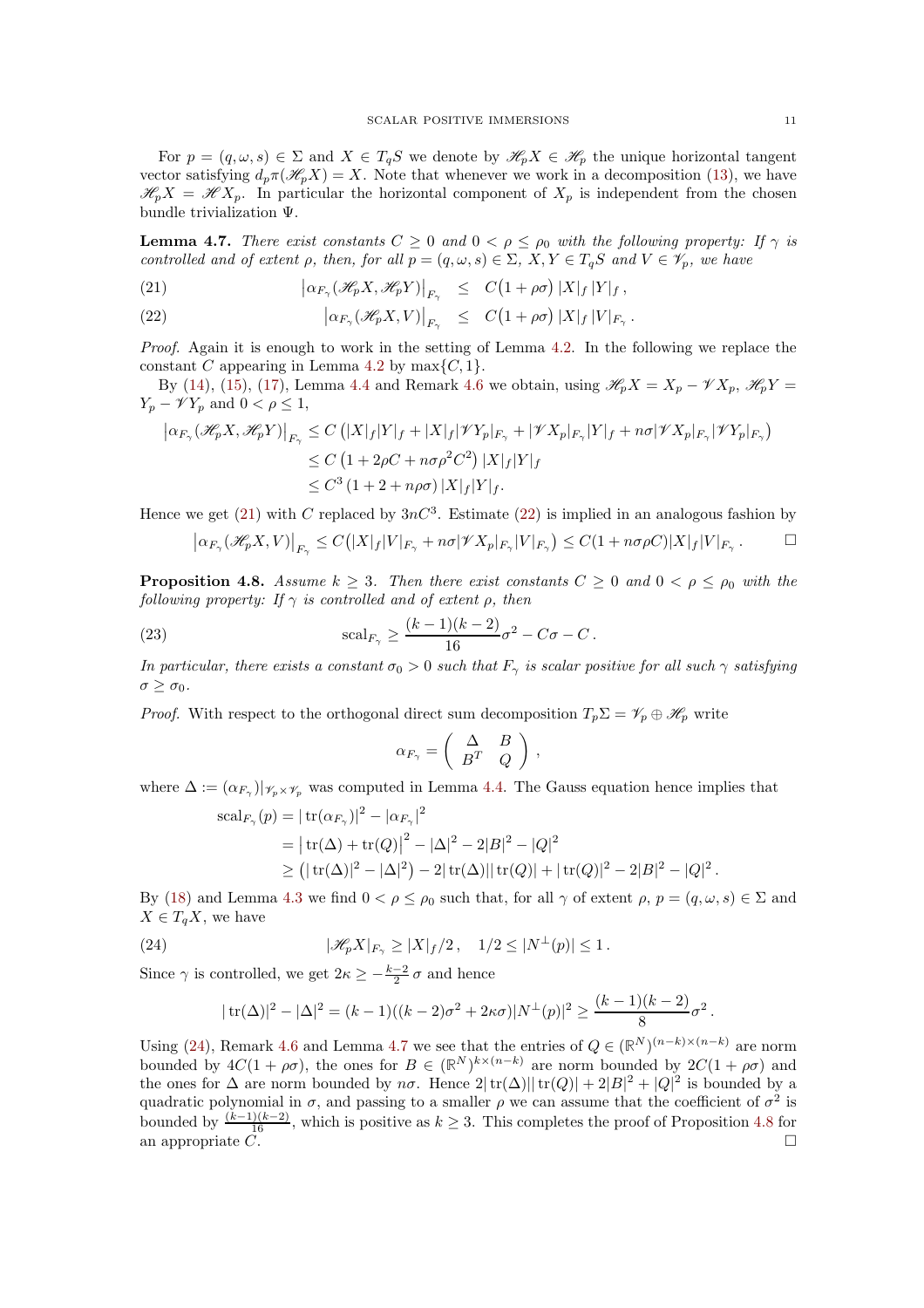<span id="page-11-1"></span>**Lemma 4.9.** Let  $k \ge 3$ ,  $(x, y) \in \mathbb{R}^2$  with  $x > 0$  and  $(u, v) \in S^1$  with  $u, v > 0$ . Set  $\lambda := \frac{k-2}{4} > 0$ . Then there exists  $-\frac{\pi x}{2\lambda v} < R < 0$  and a unit speed curve  $\gamma = (a, b) : [R, 0] \to \mathbb{R}^2$  with the following properties:

- <span id="page-11-9"></span><span id="page-11-8"></span>(i)  $\gamma(0) = (x, y)$  and  $a(s) > 0$  for all  $s \in [R, 0]$ ;
- <span id="page-11-3"></span>(ii)  $\gamma'(R) = (0, 1)$  and  $\gamma'(0) = (u, v)$ . In particular  $\sigma(0) = v/x$ ;
- (iii)  $\kappa = -\lambda \sigma$  with  $\kappa$  and  $\sigma$  as in [\(20\)](#page-9-4).

Proof. Consider a maximal solution  $\gamma: I \to \mathbb{R}^2$ ,  $\gamma(s) = (a(s), b(s)), 0 \in I \subset \mathbb{R}$ , of the system of second order nonlinear ordinary differential equations

(25) 
$$
\begin{pmatrix} a'' \\ b'' \end{pmatrix} = -\lambda \frac{b'}{a} \begin{pmatrix} -b' \\ a' \end{pmatrix}
$$

with initial conditions  $\gamma(0) = (x, y)$  and  $\gamma'(0) = (u, v)$ . Then  $\langle \gamma', \gamma'' \rangle = 0$  and hence  $\gamma$  has unit speed. Furthermore, the quantity  $z(s)$ :  $= b'(s)a(s)$ <sup> $\lambda$ </sup> is preserved along  $\gamma$  since

<span id="page-11-2"></span>
$$
z' = b''a^{\lambda} + \lambda b'a^{\lambda - 1}a' = -\lambda \frac{b'}{a}a'a^{\lambda} + \lambda b'a'a^{\lambda - 1} = 0.
$$

Therefore  $z(s) = z(0) > 0$  for all s. Since  $a(0) = x > 0$  and  $|b'| \le 1$  this implies that a is bounded below by a constant  $C > 0$ , and hence  $b' > 0$  on I. In particular  $(a, a', b')$  stays in  $[C, \infty) \times [-1, 1] \times [0, 1]$  and hence  $I = \mathbb{R}$ .

As  $b' > 0$  we obtain a continuous function  $\theta \colon \mathbb{R} \to (0, \pi)$  which measures the angle in counterclockwise direction between  $(1,0) \in \mathbb{R}^2$  and  $\gamma'(s)$ , that is,  $\cos(\theta) = a'$  and  $\sin(\theta) = b'$ . Moreover, we have

$$
\theta'=\kappa=-\lambda\sigma\,,
$$

where the second equality uses the Frenet equation and [\(25\)](#page-11-2). Since z is constant along  $\gamma$  and  $b' > 0$ , we know that  $b'$  and hence  $\sigma = b'/a$  are decreasing on the subset  $\{a' > 0\} \subset \mathbb{R}$ . Combining this with  $\sigma(0) = b'(0)/a(0) = v/x$  we conclude that  $\theta' \leq -\frac{\lambda v}{x}$  on the maximal interval  $(R, 0],$  $R < 0$ , on which  $a' > 0$ .

Since  $a'(0) = u > 0$  and  $\theta(0) \in (0, \pi/2)$ , we get  $-\frac{\pi x}{2\lambda v} < R < 0$  and  $\theta(R) = \pi/2$ . This implies  $a'(R) = 0$  and hence  $b'(R) = 1$  since  $\gamma$  has unit speed.

Remark 4.10. This proof is inspired by [\[EF21,](#page-14-2) Lemma 3.14], but we preferred to solve a differential equation for  $\gamma$  instead of writing  $a = h(b)$  and solving a differential equation for h.

<span id="page-11-4"></span>Corollary 4.11. Let  $k \geq 3$ , let  $0 < \rho \leq \rho_0$  and  $\sigma_0 > 0$  be chosen as in Proposition [4.8](#page-10-0) and let  $0 < \rho' \leq \rho/2$ . Let  $(x, y) \in \mathbb{R}^2$  with  $x > 0$  and  $(u, v) \in S^1$  with  $u, v > 0$  satisfying  $|(x, y)| \leq \rho'$  and  $v/x \ge \max\{\sigma_0, \frac{\pi}{2\lambda\rho'}\}\$  where  $\lambda = \frac{k-2}{4}$ . Then the curve  $\gamma: [R, 0] \to \mathbb{R}^2$  constructed in Lemma [4.9](#page-11-1) is controlled and of extent  $2\rho' \leq \rho$ . Moreover,  $\mathrm{scal}_{F_\gamma} > 0$  on  $\Sigma_\gamma$ .

*Proof.* The curve  $\gamma$  is controlled by Lemma [4.9](#page-11-1) [\(iii\)](#page-11-3) and of extent  $2\rho'$  since  $|\gamma(0)| \le \rho'$ ,  $|R| \le \frac{\pi x}{2\lambda v} \le$  $ρ'$  and  $γ$  is of unit speed. It follows from the proof of Lemma [4.9](#page-11-1) that  $σ$  is decreasing on  $(R, \vec{0}]$ . As  $\sigma(0) = v/x \ge \sigma_0$ , this implies  $\sigma \ge \sigma_0$  on [R, 0] and hence  $\mathrm{scal}_{F_{\gamma}} > 0$  on  $\Sigma$  by Proposition [4.8.](#page-10-0)  $\square$ 

Finally, we are able to prove the main result of this section. Roughly speaking, it says that we can choose scalar positive bending profiles which interpolate between the normally spherical immersions near S resulting from Proposition [3.4](#page-6-0) and scalar positive immersions which are "parallel" to the normal field  $\xi$ . This is done by means of a suitable bending profile  $\gamma$  as in Figure [2](#page-12-0) and is an essential ingredient for completing the scalar positive extrinsic surgery in Section [5.](#page-13-0)

<span id="page-11-0"></span>**Proposition 4.12** (Construction of bending profiles). Let  $k \geq 3$ . There exists  $0 < \rho \leq \rho_0$  such that for all  $0 < \rho' \le \rho/2$  there exists  $\tau_0 > 0$  with the following property: For all  $\tau \ge \tau_0$  and all  $0 < \rho'' \le \min\{\rho', \frac{\pi}{2\tau}\}\$  there exists a regular smooth curve  $\gamma = (a, b) : [R, 0] \to \mathbb{R}^2$  of extent  $2\rho'$ satisfying:

- <span id="page-11-5"></span>(i) The immersion  $F_{\gamma} : \Sigma \to \mathbb{R}^N$  is scalar positive;
- <span id="page-11-6"></span>(ii)  $\gamma(s) = \tau^{-1}(\sin(\tau(\rho'' + s)), 1 - \cos(\tau(\rho'' + s)))$  near  $s = 0$ ;
- <span id="page-11-7"></span>(iii)  $\gamma(s) = (a(R), b(R) + s - R)$  near  $s = R$ .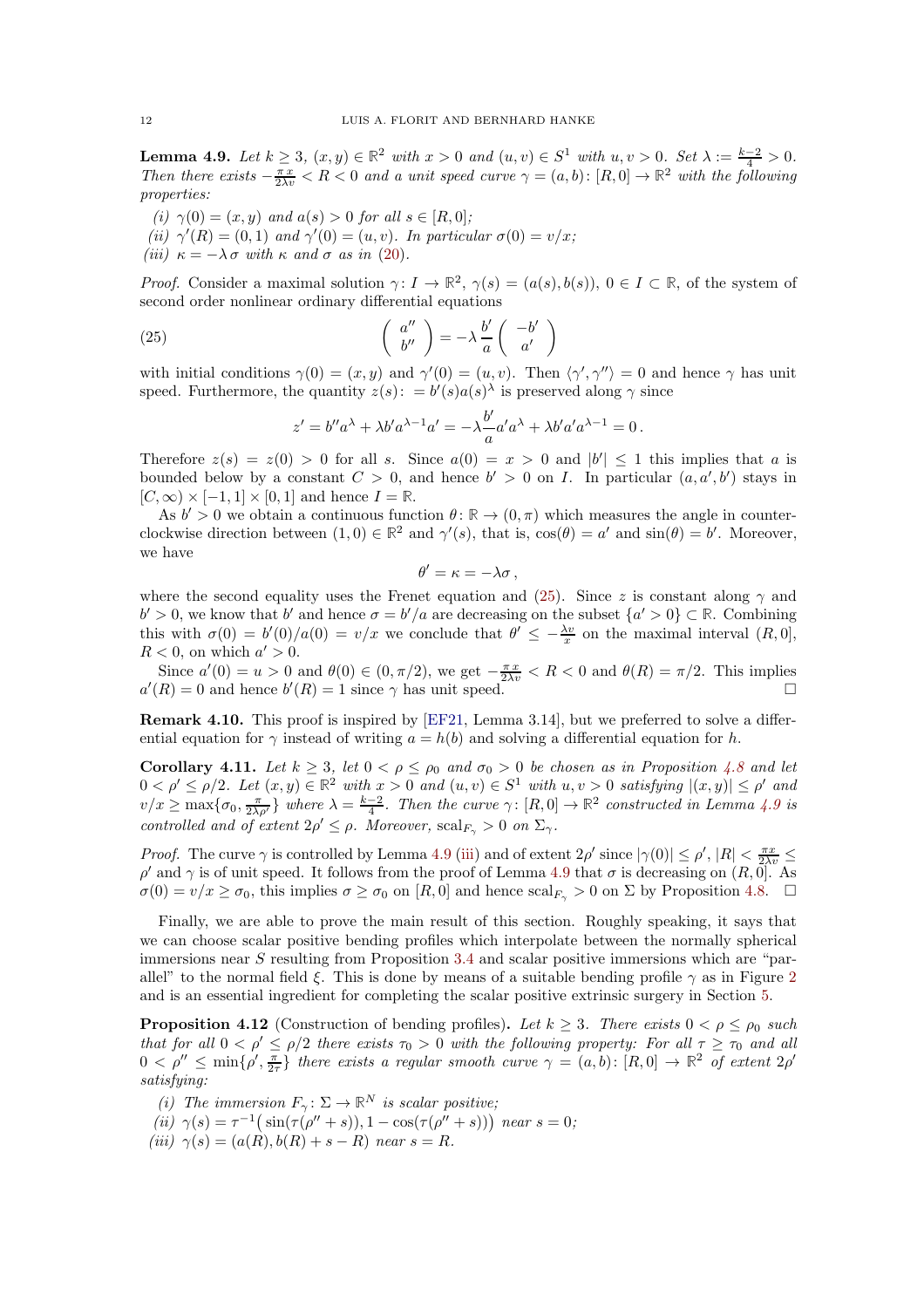

<span id="page-12-0"></span>FIGURE 2. In red: the bending profile in Proposition [4.12.](#page-11-0)

*Proof.* We claim that the assertion holds for  $\rho$  from Proposition [4.8.](#page-10-0) Let  $0 < \rho' \le \rho/2$  and set  $\tau_0 := \max\{\sigma_0, \frac{\pi}{2\lambda\rho'}\}\$  with  $\sigma_0$  from Proposition [4.8.](#page-10-0) Pick  $\tau \ge \tau_0$  and  $0 < \rho'' \le \min\{\rho', \frac{\pi}{2\tau}\}.$ 

For  $(x, y) := \tau^{-1}(\sin(\tau \rho''), 1 - \cos(\tau \rho''))$  and  $(u, v) := (\cos(\tau \rho''), \sin(\tau \rho''))$  Corollary [4.11](#page-11-4) applies since  $0 < \tau \rho'' \leq \frac{\pi}{2}$ , hence  $u, v > 0$ ,  $|(x, y)| \leq \rho'' \leq \rho'$  and  $v/x = \tau \geq \tau_0 \geq \max\{\sigma_0, \frac{\pi}{2\lambda \rho'}\}.$ The resulting curve  $\gamma: [R, 0] \to \mathbb{R}^2$  is regular, of extent  $2\rho'$  and satisfies [\(i\)](#page-11-5). The proof will be completed once we deform  $\gamma$  near 0 in such a way that [\(ii\)](#page-11-6) holds as well, [\(iii\)](#page-11-7) being treated in an analogous manner.

In order to do this, let  $\varepsilon := \min\{|R/2|, \rho''/2\} > 0$  and consider the continuous family  $\gamma_t: [-\varepsilon, 0] \to \mathbb{R}^2$ ,  $t \in [0, 1]$ , of regular smooth curves of extent  $2\rho'$  defined by

$$
\gamma_t(s) = (a_t(s), b_t(s)) := (1-t)\,\gamma(s) + t\,\tau^{-1}\big(\sin(\tau(\rho'' + s)), 1 - \cos(\tau(\rho'' + s))\big)\,.
$$

Then the 1-jet  $j^1\gamma_t(0)$  is constant in t by Lemma [4.9](#page-11-1) [\(i\)](#page-11-8) and [\(ii\)](#page-11-9), and hence the same holds for  $\sigma_t(0) := \frac{b_t'(0)}{a_t(0)}.$ 

For the curvature  $\kappa_t(0)$  of  $\gamma_t$  at  $s = 0$  we obtain the linear interpolation

$$
\kappa_t(0) = (1-t)\,\kappa(0) + t\,\tau = -(1-t)\,\lambda\sigma_t(0) + t\,\sigma_t(0).
$$

In particular,  $-\lambda \sigma_t(0) \leq \kappa_t(0) \leq \sigma_t(0)$  for all  $t \in [0,1]$ , and thus each  $\gamma_t$  is controlled and of unit speed at  $s = 0$ .

Proposition [4.8](#page-10-0) shows that  $\operatorname{scal}_{F_{\gamma_t}} > 0$  along  $S_1(\nu_S^M) \times \{0\} \subset \Sigma$  for all  $t \in [0,1]$  by the choice of  $\sigma_0$ . Passing to a smaller  $\varepsilon > 0$  if necessary, this implies that  $F_{\gamma_t}: S_1(\nu_S^M) \times (-\varepsilon, 0] \to \mathbb{R}^N$ is a scalar positive immersion for all  $t \in [0,1]$ . Since  $\gamma$  being regular and of extent  $2\rho'$  and  $F_{\gamma}$ being scalar positive defines an open partial differential relation on the 2-jets  $j^2\gamma$  of smooth curves  $[R, 0] \to \mathbb{R}^2$  and since  $j^1\gamma_t(0)$  is constant in t, the local flexibility lemma [\[BH,](#page-14-0) Theorem 1] applies. Hence there exists  $0 < \varepsilon_0 < \varepsilon$  and a continuous family  $\Gamma_t : [R, 0] \to \mathbb{R}^2$ ,  $t \in [0, 1]$ , of regular smooth curves of extent  $2\rho'$  with  $\Gamma_0 = \gamma$  and such that the  $\Gamma_t$  coincide with  $\gamma_t$  on  $(-\varepsilon_0, 0]$ , are constant in t on  $[R, -\varepsilon]$  and induce scalar positive immersions  $f_{\Gamma_t} \colon \Sigma \to \mathbb{R}^N$ . We now replace f by  $\Gamma_1$ , thus achieving [\(ii\)](#page-11-6).  $\Box$ 

Remark 4.13. Our discussion may be adapted to provide an alternative approach to the surgery lemma in [\[GL80\]](#page-15-0) by considering the embedding  $\tilde{F}_{\gamma} : \Sigma \hookrightarrow M \times \mathbb{R}$ ,

$$
(q,\omega,s)\mapsto \big(\exp^{\perp}(a(s)\,\omega),b(s)\big)\in M\times\mathbb{R},
$$

which is defined whenever the extent of  $\gamma$  is smaller than the normal injectivity radius of  $S \subset M$ . Roughly speaking, in [\(11\)](#page-7-2) the normal field  $\xi$  is replaced by the unit vector field  $\partial_t \in \Gamma(T(M \times \mathbb{R}))$ pointing in the R-direction. In this situation the generalized Gauss lemma for  $\exp^{\perp}$  implies that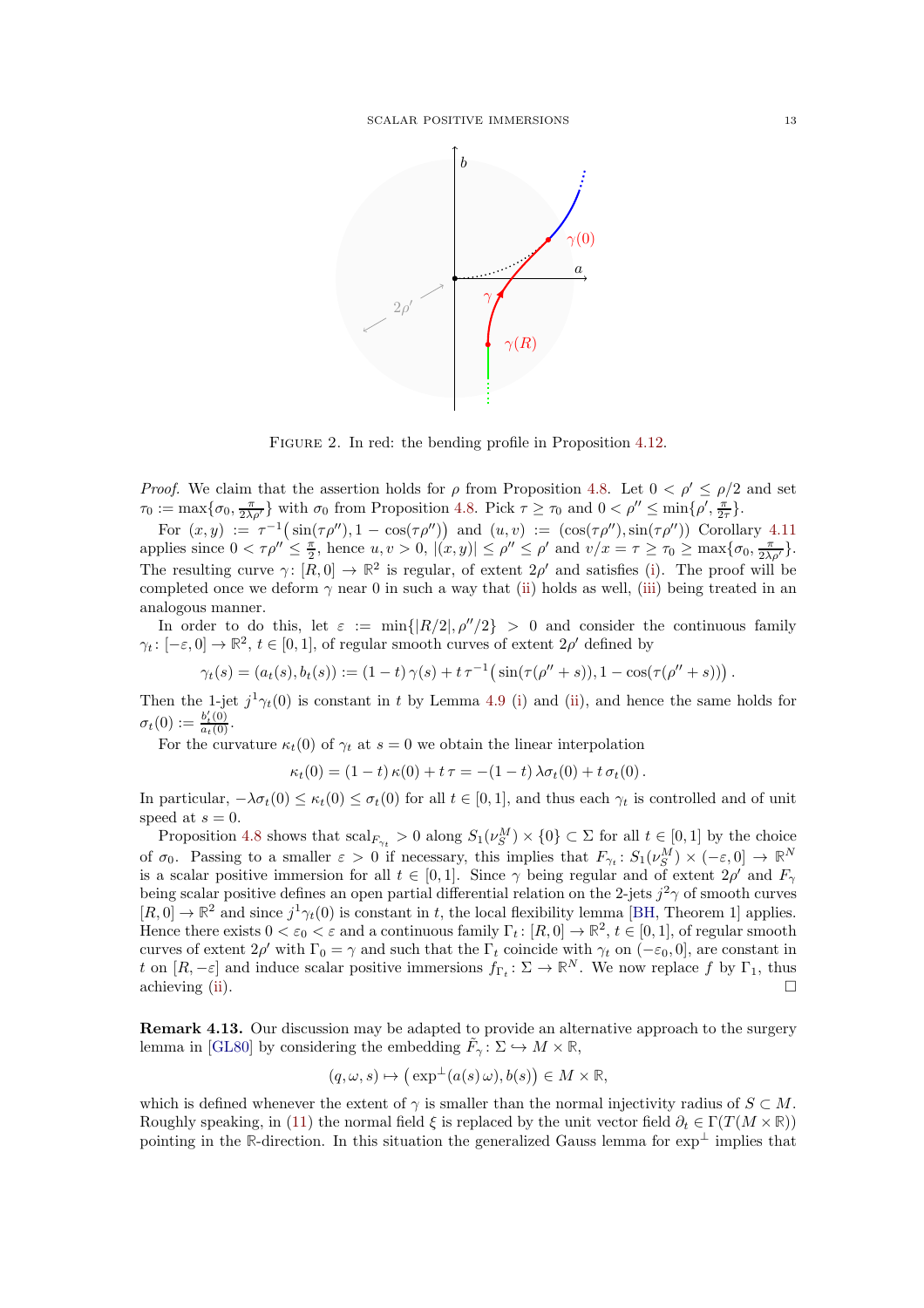$N(p) = N^{\perp}(p)$  for all  $p \in \Sigma$  with respect to the embedding  $\tilde{F}_{\gamma}$ , rendering an estimate as in Lemma [4.3](#page-9-1) obsolete.

Note that contrary to [\[GL80,](#page-15-0) Equation (1') on p. 429], our Proposition [4.8](#page-10-0) does not yield a positive lower bound for  $\mathrm{scal}_{F_{\gamma}}$  in case  $b' = 0$  (hence  $\sigma = 0$ ). This is related to the fact that the target of  $F_\gamma$  is flat  $\mathbb{R}^N$ , whereas the one of  $\tilde{F}_\gamma$  is scalar positive. Hence in our extrinsic setting the "initial stage" of the bending process requires a different approach than in [\[GL80\]](#page-15-0). This is provided by our Proposition [3.4](#page-6-0) which relies on the local flexibility lemma [\[BH,](#page-14-0) Theorem 1].

#### 5. Extrinsic scalar positive surgery

<span id="page-13-0"></span>Here we combine the previous constructions in order to perform the extrinsic surgery. At the end of this section we give the proofs of our two main results in the introduction.

Let  $f: M \to \mathbb{R}^N$  be a scalar positive immersion where M is of dimension n and let  $S \subset M$  be a closed embedded submanifold of dimension d with normal bundle  $\nu_S^M \to S$ . Assume that  $S \subset M$ has codimension  $n - d = k > 3$  $n - d = k > 3$ . The following brings together the main results of Sections 3 and [4.](#page-7-1)

<span id="page-13-3"></span>**Proposition 5.1.** For all  $\varepsilon, \lambda_0 > 0$  there exist constants  $\rho, \tau > 0$  with the following properties:

- <span id="page-13-1"></span>(i) The normal exponential map  $\exp^{\perp} : \nu_S^M \to M$  induces a diffeomorphism  $D_\rho(\nu_S^M) \approx \overline{U_\rho(S)}$ ;
- (ii) There is a continuous family  $f_t: M \to \mathbb{R}^N$ ,  $t \in [0,1]$ , of scalar positive immersions such that  $f_0 = f$  and such that for all  $(q, \omega, s) \in U_o(S)$  we have

$$
f_1(q, \omega, s) = f(q) + \tau^{-1} \sin(\tau s) \omega + \tau^{-1} (1 - \cos(\tau s)) \xi(q);
$$

<span id="page-13-2"></span>(iii) There exists  $R < 0$  and a regular smooth curve  $\gamma = (a, b) : [R, 0] \to \mathbb{R}^2$  satisfying

$$
\gamma(s) = \begin{cases} \tau^{-1}\big(\sin(\tau(\rho+s)), 1 - \cos(\tau(\rho+s))\big) & \text{near } s = 0, \\ (a(R), b(R) + s - R) & \text{near } s = R, \end{cases}
$$

where  $0 < a(R) < \lambda_0$  and  $-\varepsilon < b(R) < \varepsilon$ , and such that the map  $F_\gamma : S_1(\nu_S^M) \times [R, 0] \to \mathbb{R}^N$ ,  $F_{\gamma}(q,\omega,s) = f(q) + a(s)\omega + b(s)\xi(q)$ , is a scalar positive immersion.

Proof. Choose  $\rho$  as in Proposition [4.12](#page-11-0) and set  $\rho' := \min\{\rho/2, \lambda_0/2, \varepsilon/2\}$ . For this  $\rho'$  let  $\tau_0$  be chosen as in Proposition [4.12.](#page-11-0) By Proposition [3.4](#page-6-0) there exist  $\tau \geq \tau_0$  and  $0 < \rho'' \leq \min\{\rho', \frac{\pi}{2\tau}\}\$ such that f can be deformed into  $f_1$  through scalar positive immersions in such a way that the formula for  $f_1$  in [\(ii\)](#page-13-1) holds for all  $(q, \omega, s) \in U_{\rho''}(S)$ . Furthermore, by Proposition [4.12,](#page-11-0) we find  $\gamma$ of extent  $2\rho' \le \min\{\lambda_0, \varepsilon\}$  with properties as described in [\(iii\)](#page-13-2), except that the formula for  $\gamma(s)$ holds with  $\rho$  replaced by  $\rho''$ . We conclude that all the assertions of Proposition [5.1](#page-13-3) hold for  $\rho := \rho''$ and  $\tau$ .

Now let S be additionally diffeomorphic to the unit d-sphere  $\mathbb{S}^d \subset \mathbb{R}^{d+1}$  and fix a diffeomorphism  $S \approx \mathbb{S}^d$ . Furthermore, let the normal bundle  $\nu_S^M \to S$  be trivialisable and fix an orthonormal frame  $(e_1,\ldots,e_k)$  of  $\nu_S^M$ . Finally, let  $F: \mathbb{D}_{1+\varepsilon}^{d+1} \to \mathbb{R}^N$  be an immersion of the closed  $(1+\varepsilon)$ -disc in  $\mathbb{R}^{d+1}$ for some  $0 < \varepsilon < 1$  together with a linear independent family of sections  $(E_1, \ldots, E_k)$  of the trivial bundle  $\mathbb{D}_{1+\varepsilon}^{d+1} \times \mathbb{R}^N \to \mathbb{D}_{1+\varepsilon}^{d+1}$  which spans a bundle having zero intersection with  $T\mathbb{D}_{1+\varepsilon}^{d+1}$  and is compatible with f and  $(e_1, \ldots, e_k)$  in the following sense: For all  $\omega \in S \approx \mathbb{S}^d = S_1(\mathbb{R}^{d+1}) \subset \mathbb{D}_{1+\varepsilon}^{d+1}$ and  $r \in [1-\varepsilon, 1+\varepsilon]$ , we have

$$
F(r\omega) = f(\omega) + (r-1)\xi(\omega), \quad E_i(r\omega) = e_i(\omega) \text{ for } i = 1,\ldots,k.
$$

Note that under these conditions the family  $(E_1, \ldots, E_k)$  is in general not normal to  $T\mathbb{D}_{1+\varepsilon}^{d+1}$ .

By an argument similar to the proof of Proposition [2.3](#page-2-3) we find  $\lambda_0 > 0$  such that for all  $0 < \lambda \leq \lambda_0$  the map  $\mathscr{F}_{\lambda} : \mathbb{D}_{1+\varepsilon}^{d+1} \times \mathbb{S}^{k-1} \to \mathbb{R}^N$ ,

$$
\mathscr{F}_{\lambda}(q, v_1, \ldots, v_k) := F(q) + \lambda \sum_{i=1}^k v_i E_i(q),
$$

is a scalar positive immersion.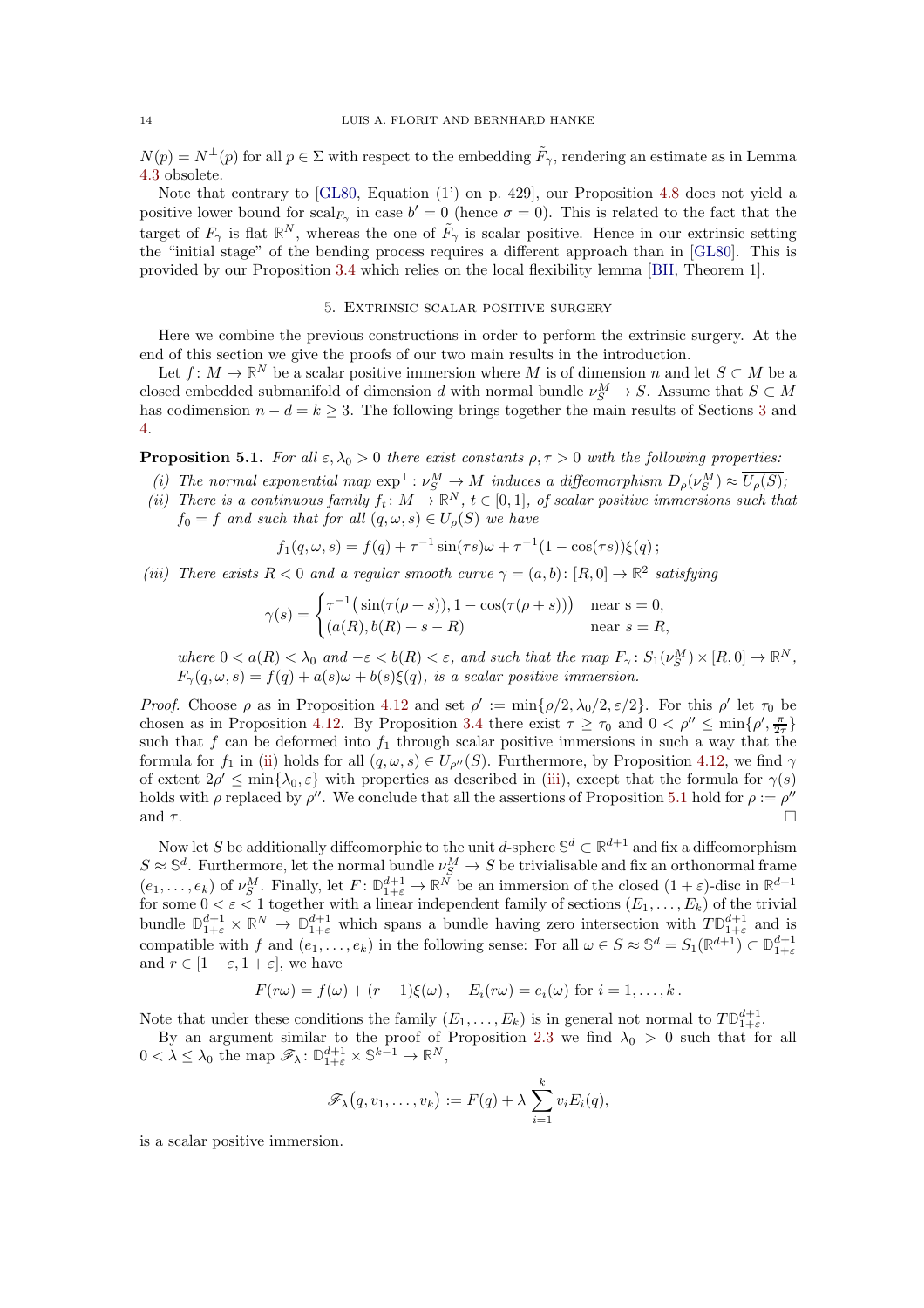We apply Proposition [5.1](#page-13-3) and consider the smooth manifold

(26)  $\hat{M} := M \setminus U_{\rho}(S) \bigcup \Sigma_{\gamma} \bigcup \mathbb{D}_{1+b(R)}^{d+1} \times \mathbb{S}^{k-1}$ 

where we glue

<span id="page-14-3"></span> $\partial(M \setminus U_\rho(S)) \approx S_\rho(\nu_S^M) \quad \rightleftharpoons \quad S_1(\nu_S^M) \times \{0\} \subset \partial \Sigma_\gamma$ 

along the dilation map  $S_{\rho}(\nu_S^M) \approx S_1(\nu_S^M)$  and

$$
S_1(\nu_S^M)\times \{R\}\subset \partial \Sigma_\gamma\quad \rightleftharpoons\quad \partial \big(\mathbb{D}^{d+1}_{1+b(R)}\times \mathbb{S}^{k-1}\big)
$$

along the map

$$
S_1(\nu_S^M) \times \{R\} \approx \mathbb{S}^d \times \mathbb{S}^{k-1} \approx \partial \big( \mathbb{D}_{1+b(R)}^{d+1} \times \mathbb{S}^{k-1} \big)
$$

which is induced by the given diffeomorphism  $S \approx \mathbb{S}^d$ , the dilation map  $\mathbb{S}^d = S_1(\mathbb{R}^{d+1}) \approx$  $S_{1+b(R)}(\mathbb{R}^{d+1}) = \partial \mathbb{D}_{1+b(R)}^{d+1}$  and the frame  $(e_1, ..., e_k)$ .

As usual we say that the manifold  $\hat{M}$  is obtained from M by a surgery along  $S \subset M$  with respect to the normal frame  $(e_1, \ldots, e_k)$ . By Proposition [5.1](#page-13-3) [\(ii\)](#page-13-1) and [\(iii\)](#page-13-2), the maps  $f_1$  on  $M \setminus U_\rho(S)$ ,  $F_\gamma$ on  $\Sigma_{\gamma}$  and  $\mathscr{F}_{a(R)}$  on  $\mathbb{D}_{1+b(R)}^{d+1} \times \mathbb{S}^{k-1}$  are compatible at the gluing regions in  $\hat{M}$  and combine to a scalar positive smooth immersion  $\hat{f}$ :  $\hat{M} \to \mathbb{R}^N$ . In terms of bending profiles near  $S \subset M$  the images of the first, second and third pieces in [\(26\)](#page-14-3) under  $\hat{f}$  correspond to the blue, red and green pieces in Figure [2.](#page-12-0)

We finish by proving our main results.

Proof of Theorem [1.6.](#page-1-1) Since  $2d + 1 \leq N$  the immersion  $\mathbb{S}^d \approx S \stackrel{f|_{S}}{\to} \mathbb{R}^N$  extends to an immersion  $F: \mathbb{D}_{1+\varepsilon}^{d+1} \to \mathbb{R}^N$  by [\[Sma59,](#page-15-13) Theorem B] for some  $0 < \varepsilon < 1$  such that  $F(r\omega) = f(\omega) + (r-1)\xi(\omega)$ for all  $r \in [1 - \varepsilon, 1 + \varepsilon]$  and  $\omega \in S \approx \mathbb{S}^d$ .

The manifold  $\mathbb{D}_{1+\varepsilon}^{d+1}$  is contractible and hence the normal bundle  $\nu_F \to \mathbb{D}_{1+\varepsilon}^{d+1}$ , which is of rank  $N - d - 1$ , is trivial. Since the Stiefel manifold  $V_{n-d}(\mathbb{R}^{N-d-1})$  of  $(n - d)$ -frames in  $\mathbb{R}^{N-d-1}$  is  $(N - n - 2)$ -connected and  $d \leq N - n - 2$ , the family  $(e_1, \ldots, e_k)$  (recall  $k = n - d$ ) extends (after possibly decreasing  $\varepsilon$ ) to a linear independent family of sections  $(E_1, \ldots, E_k)$  of the trivial  $\mathbb{R}^N$ -bundle over  $\mathbb{D}_{1+\varepsilon}^{d+1}$  with properties as described after the proof of Proposition [5.1.](#page-13-3) Now the extrinsic surgery construction may be carried out to obtain the required scalar positive immersion  $\hat{f} \colon \hat{M} \to \mathbb{R}^N$ .

The last assertion follows since  $\rho_0$  in Proposition [3.4](#page-6-0) can be chosen arbitrarily small.  $\square$ 

*Proof of Theorem [1.2.](#page-0-0)* Assume that M is spin. Since  $\alpha(M) = 0$ , by [\[KS93,](#page-15-14) Proposition 3.3] M is spin bordant to the total space of a fibre bundle  $\mathbb{H}P^2 \hookrightarrow V \to B$  with structure group  $Sp(3)$  over a closed spin manifold B. There exists a scalar positive immersion  $V \to \mathbb{R}^{2n-1+\delta(n)}$  as described in Example [2.7.](#page-3-0) Since M and V are spin bordant, M is simply connected and dim  $M > 5$ , we can obtain  $M$  from  $V$  by a finite number of surgeries in codimensions at least 3, using Smale's handle cancellation technique, compare [\[GL80\]](#page-15-0). Theorem [1.2](#page-0-0) now follows from Theorem [1.6](#page-1-1) as  $2n-1+\delta(n) \geq 2n-1 = n+(n-d)+d-1 \geq n+3+d-1 = n+d+2.$ 

If M is not spin, Führing [Füh, Theorem 1.1] used the methods of [\[Sto92\]](#page-15-1) and [\[KS93\]](#page-15-14) to show that M is oriented bordant to the total space of a fibre bundle  $\mathbb{C}P^2 \hookrightarrow V \to B$  with structure group  $U(3) \rtimes \mathbb{Z}/2$  over a closed oriented manifold B. There exists a scalar positive immersion  $V \to \mathbb{R}^{2n-1+\delta(n)}$  as described in Example [2.7.](#page-3-0) Since M and V are oriented bordant, M is simply connected and not spin and dim  $M \geq 5$ , we can obtain M from V by a finite number of surgeries in codimensions at least 3. Hence Theorem 1.2 again follows from Theorem 1.6. in codimensions at least 3. Hence Theorem [1.2](#page-0-0) again follows from Theorem [1.6.](#page-1-1)

# **REFERENCES**

- <span id="page-14-0"></span>[BH] Christian Bär and Bernhard Hanke, Local flexibility for open partial differential relations, Comm. Pure Appl. Math., available at <https://onlinelibrary.wiley.com/doi/pdf/10.1002/cpa.21982>.
- <span id="page-14-1"></span>[Coh85] Ralph L. Cohen, *The immersion conjecture for differentiable manifolds*, Ann. of Math. (2) 122 (1985), no. 2, 237–328.
- <span id="page-14-2"></span>[EF21] Johannes Ebert and Georg Frenck, The Gromov-Lawson-Chernysh surgery theorem, Bol. Soc. Mat. Mex. 27 (2021), Article No. 37, 43 pages.